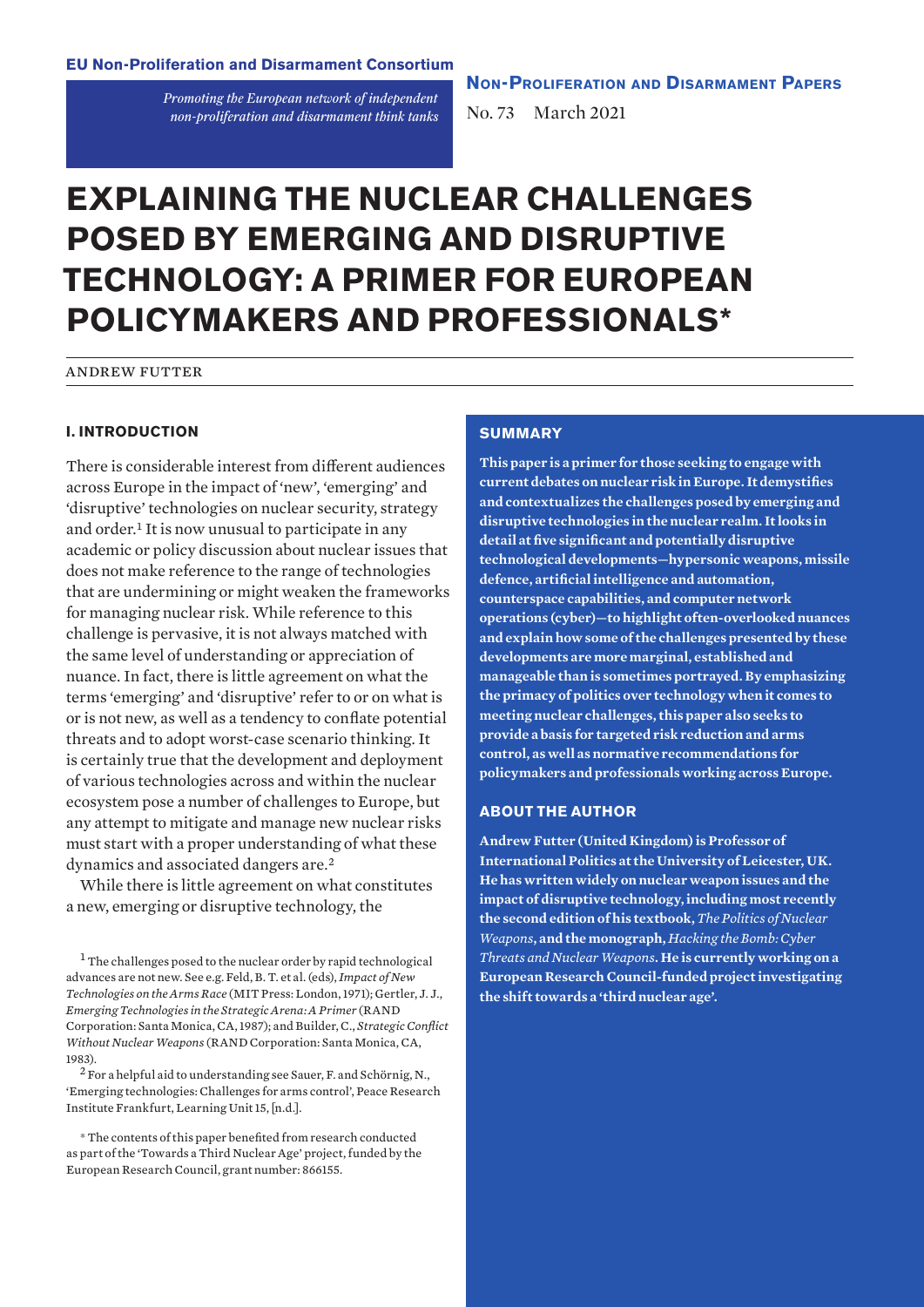preference in this paper is to use the term 'emerging and disruptive' as this captures not only what is novel, but also those challenges that are more established but might have shifted in importance.<sup>3</sup> Therefore, the challenge posed by emerging and disruptive technologies comprises those weapons, support systems and subsystems that have been significantly improved or recently deployed—or could be rapidly developed in the near future—and that have the potential to change the way in which nuclear operations are conducted, and how nuclear order, command and control, stability, deterrence, arms control, escalation and crisis management function.<sup>4</sup> Some of these dynamics are more established than others, and some may have more marginal implications. But what makes this challenge particularly acute is the fact that it is playing out globally, and the technologies are interwoven, reaching maturity at the same time, and are intrinsically both dual use (having civilian and military applications) and dual capable (able to support nuclear and non-nuclear operations). It is therefore the cumulative and combined effects rather than any individual development that are significant. This in turn is reflective of how the broader nuclear environment is being shaped by the current information age.

This paper has three objectives: first, to demystify this shifting nuclear risk landscape, and place developments in political, historical and strategic context; second, to provide a primer for those seeking to engage with current debates on nuclear risks and emerging and disruptive technologies; and, third, to outline a set of realistic risk reduction, arms control and normative recommendations for policymakers

<sup>3</sup> For more recent literature see e.g. Chyba, C., 'New technologies and strategic stability', *Daedalus*, vol. 149, no. 2 (Spring 2020), pp. 150–70; Sechser, S., Narang, N. and Talmadge, C., 'Emerging technologies and strategic stability in peacetime, crisis, and war', *Journal of Strategic Studies*, vol. 42, no. 6 (2019), pp. 727–35; Futter, A. and Zala, B., 'Strategic non-nuclear weapons and the onset of a third nuclear age', *European Journal of International Security*, 11 Feb. 2021, pp. 1–21; and Bidwell, C. and McDonald, B., *Emerging Disruptive Technologies and their Potential Threat to Strategic Stability and National Security* (Federation of American Scientists: Washington, DC, Sep. 2018).

<sup>4</sup> This label could also include nanotechnology, quantum computing and 3D printing. See e.g. Biercuk, M. and Fontaine, R., 'The leap into quantum technology: A primer for national security professionals', War on the Rocks, 17 Nov. 2017; Gsponer, A., 'From the lab to the battlefield: Nanotechnology and fourth generation nuclear weapons', *Disarmament Diplomacy*, no. 67 (Oct.–Nov. 2002); and Kelley, R., '[Is three-dimensional](https://www.sipri.org/sites/default/files/EUNPC_no_54.pdf)  [\(3D\) printing a nuclear proliferation tool?'](https://www.sipri.org/sites/default/files/EUNPC_no_54.pdf), EU Non-Proliferation and Disarmament Consortium, Non-Proliferation and Disarmament Paper no. 54 (Feb. 2017).

and professionals working across Europe. Section II examines the significance of hypersonic missiles. Section III considers the impact of ballistic missile defence (BMD) on European stability. Section IV looks at the costs and benefits of artificial intelligence (AI) and automation in nuclear operations. Section V explains the escalatory potential of anti-satellite (ASAT) weapons and counterspace weaponry. Section VI unpacks the relationship between computer network operations (CNOs) and nuclear weapons.<sup>5</sup> Section VII provides a set of recommendations and conclusions.

## **II. THE SIGNIFICANCE OF HYPERSONIC MISSILES**

A hypersonic missile is a weapon that can travel at speeds above Mach 5 (five times the speed of sound, or 6174 kilometres per hour) while carrying a warhead that can be manoeuvred during flight, and be terminally guided towards its target. Unlike ballistic missiles, which follow a parabolic trajectory, hypersonic weapons glide or fly at a relatively constant height, which has the potential to reduce warning times and make them harder to detect. In theory, this combination of speed, accuracy, surprise and manoeuvrability makes hypersonic weapons more difficult to defend against than standard ballistic or cruise missiles, and therefore makes them more destabilizing. However, the reality is more nuanced.

## **Hypersonic, ballistic and cruise missiles**

Two types of hypersonic weapon are currently being developed: hypersonic glide vehicles (HGVs) and hypersonic cruise missiles (HCMs).<sup>6</sup> HGVs use a rocket in the same way as a ballistic missile to launch a payload into the atmosphere. (This could be from air, land or sea.) Rather than continue on a curved trajectory into space and then back towards the target, however, HGVs skim across the upper atmosphere at an altitude of roughly 30 km, before descending to their targets. It might take longer for a state that does not possess space-based detection capabilities (and therefore relies on ground-based radar for early warning) to detect an HGV than a ballistic missile, and the flight time to the target could be shorter because of the

<sup>5</sup>CNO is used instead of 'cyber'. See e.g. Futter, A., '"Cyber" semantics: Why we should retire the latest buzzword in security studies', *Journal of Cyber Policy*, vol. 2, no. 2 (2018), pp. 201–216.

<sup>6</sup> HGVs are also sometimes known as hypersonic *boost-*glide vehicles.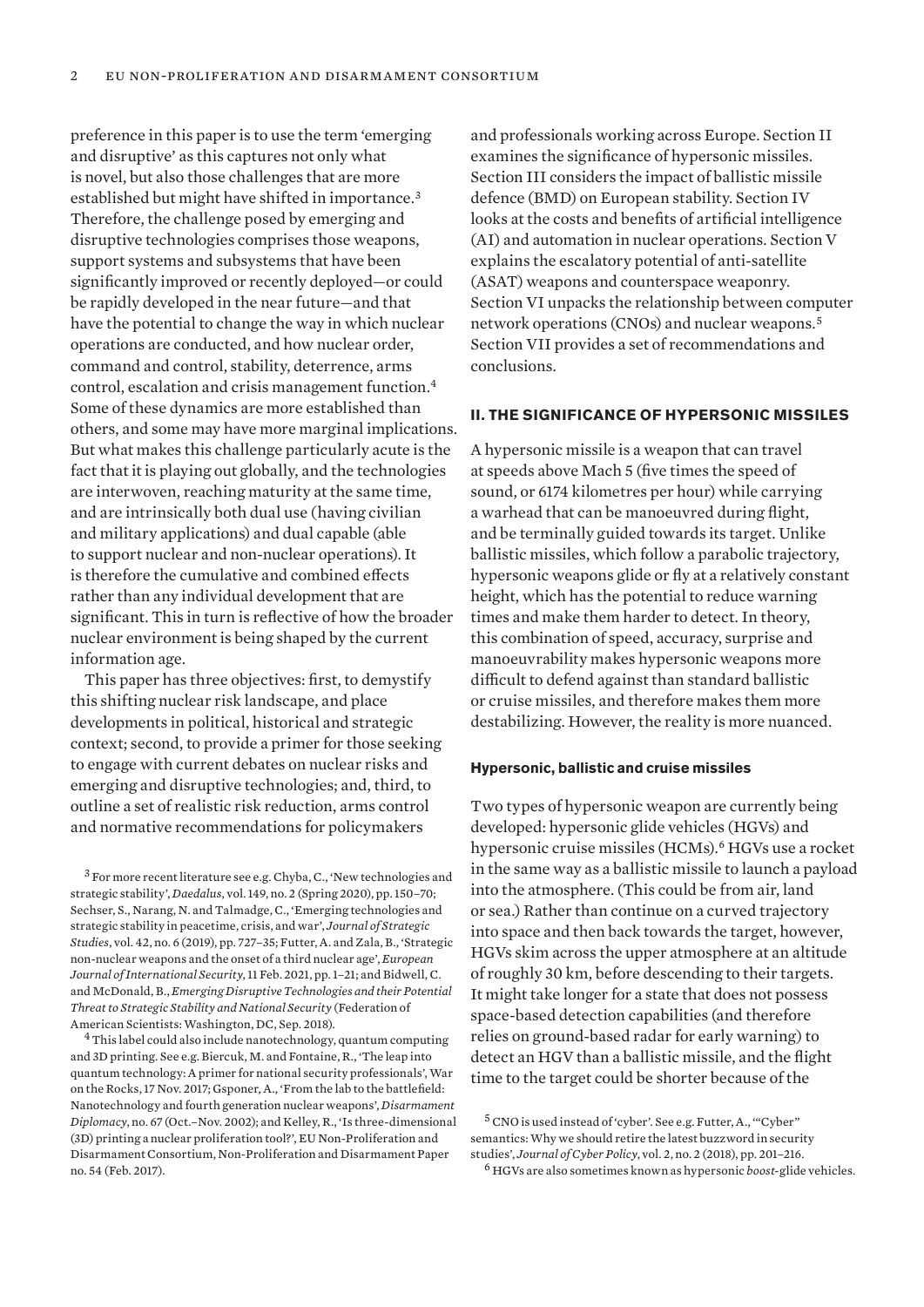different trajectory. Notwithstanding the significant amount of heat that HGVs produce, which theoretically makes them easier to track with infrared sensors, their manoeuvrability and less predictable flightpaths could also make them better at evading some missile defences. The Russian Avangard and the Chinese DF-ZF, both of which purportedly entered service in 2019, and the now defunct US Falcon Hypersonic Technology Vehicle 2 are all examples of HGVs.<sup>7</sup>

However, the transformative nature of HGVs should not be overstated. Many ballistic missiles already travel at hypersonic speeds.<sup>8</sup> It is possible to 'steer' ballistic missiles, giving them some limited ability to change course, or to deploy manoeuvrable re-entry vehicles (MARVs).<sup>9</sup> While ballistic missiles are predominantly guided by astro-inertial mechanisms, rather than a global navigation satellite system, they can be terminally guided to increase their accuracy.<sup>10</sup> In addition, because HGVs slow down as they descend towards their targets (and while manoeuvring), they may be more susceptible to interception by certain terminal missile defences (see below) than ballistic warheads. HGVs and ballistic missiles are therefore better conceptualized as existing along a continuum and sharing many similarities.

Although they are capable of travelling at similar speeds to HGVs, HCMs are different from HGVs because they are powered by air-breathing scramjet engines and stay inside the earth's atmosphere. HCMs are unmanned aircraft that are controlled by satellite and radar, which provides for great accuracy and manoeuvrability. They are much quicker than standard supersonic cruise missiles but travel at higher altitudes

<sup>8</sup>The US Minuteman III or the Russian RS-28 Sarmat could reach speeds in excess of Mach 15.

 $^9$  MARVs can provide similar benefits to hypersonic missiles. See e.g. Caston, L. et al., *The Future of the US Intercontinental Ballistic Missile Force* (RAND Corporation: Santa Monica, CA, 2014), pp. 67–73. For a helpful discussion of re-entry vehicles see Bunn, M., 'Technology of ballistic missile reentry vehicles', eds K. Tsipis and P. Janeway, *Review of US Military Research and Development, 1984* (Massachusetts Institute of Technology: Cambridge, MA, 1984).

<sup>10</sup> Astro-inertial mechanisms use the position of stars based on where the missile was launched from. Ballistic warheads can be terminally guided, but this depends on the speed at which they are travelling. See e.g. Oelrich, I., 'Cool your jets: Some perspective on the hyping of hypersonic weapons', *Bulletin of the Atomic Scientists*, vol. 76, no. 1 (2020), p. 42.

(around 20 km) where the air is thinner, making them theoretically easier to track than cruise missiles that hug the ground. HCMs are more likely to be used against targets at shorter ranges, in part due to the power and fuel requirements of the engines, but a large HCM could have a longer range. That said, scramjet technology poses technical challenges and has been likened to 'keeping a match alight in a hurricane'.<sup>11</sup> Examples of HCMs include the US X51-A WaveRider, the Russian–Indian BrahMos-II and the Russian 3M22 Zircon.<sup>12</sup>

# **Implications of hypersonic weapons for strategic stability**

Three implications of HGVs and HCMs are often cited as key challenges to nuclear stability. First, that they can be *nuclear-armed* and used to bypass an adversary's missile defence systems. In some cases, therefore they might be seen as strengthening deterrence. Second, that they can be used for long-range *non-nuclear* precision strikes, which could make it possible to undertake disarming attacks against nuclear forces, thereby undermining stability and deterrence.<sup>13</sup> A third, more indirect, implication is that the use of dual-capable hypersonic weapons for tactical missions or to prevent an adversary from gaining access to or using a certain geographical area (anti-access area denial operations) could be misperceived and lead to escalation.

The sophisticated guidance systems and high level of accuracy of hypersonic weapons make them potentially suitable for non-nuclear precision strike operations.<sup>14</sup> Previously, a large nuclear blast was needed to destroy small, hardened or mobile targets because the circular error probable (CEP) was relatively large.<sup>15</sup> Currently,

<sup>7</sup> See e.g. Sayler, K., *Hypersonic Weapons: Background and Issues for Congress*, Congressional Research Service (CRS), Report for Congress R45811 (US Congress, CRS: Washington, DC, updated 27 Aug. 2020); and Malik, T., '[Death of DARPA's superfast hypersonic glider explained](https://www.space.com/15388-darpa-hypersonic-glider-demise-explained.html)', Space.com, 23 Apr. 2012.

<sup>11</sup>Creech, G., '[Match in a hurricane: NASA's X-43A storms into](https://www.nasa.gov/missions/research/X-43_overview.html)  [hypersonic realm'](https://www.nasa.gov/missions/research/X-43_overview.html), NASA, 2 Feb. 2004.

<sup>12</sup> Speier, R. H. et al., *Hypersonic Missile Nonproliferation: Hindering the Spread of a New Class of Weapons* (RAND Corporation: Santa Monica, CA, 2017), appendix.

<sup>13</sup> Most current precision-strike munitions are launched in-theatre by ships, bombers or ground forces.

<sup>14</sup>Acton, J., *Silver Bullet: Asking the Right Questions about Conventional Prompt Global Strike* (Carnegie Endowment for International Peace: Washington, DC, 2013).

<sup>&</sup>lt;sup>15</sup>The CEP is the measure of precision for weapon systems: the higher the number, the less precise the weapon. It is defined as the radius of the circle that covers the area around a target where the probability of impact of the projectile is 50%. See e.g. MacKenzie, D., *Inventing Accuracy: A Historical Sociology of Nuclear Missile Guidance*  (MIT Press: London, 1990).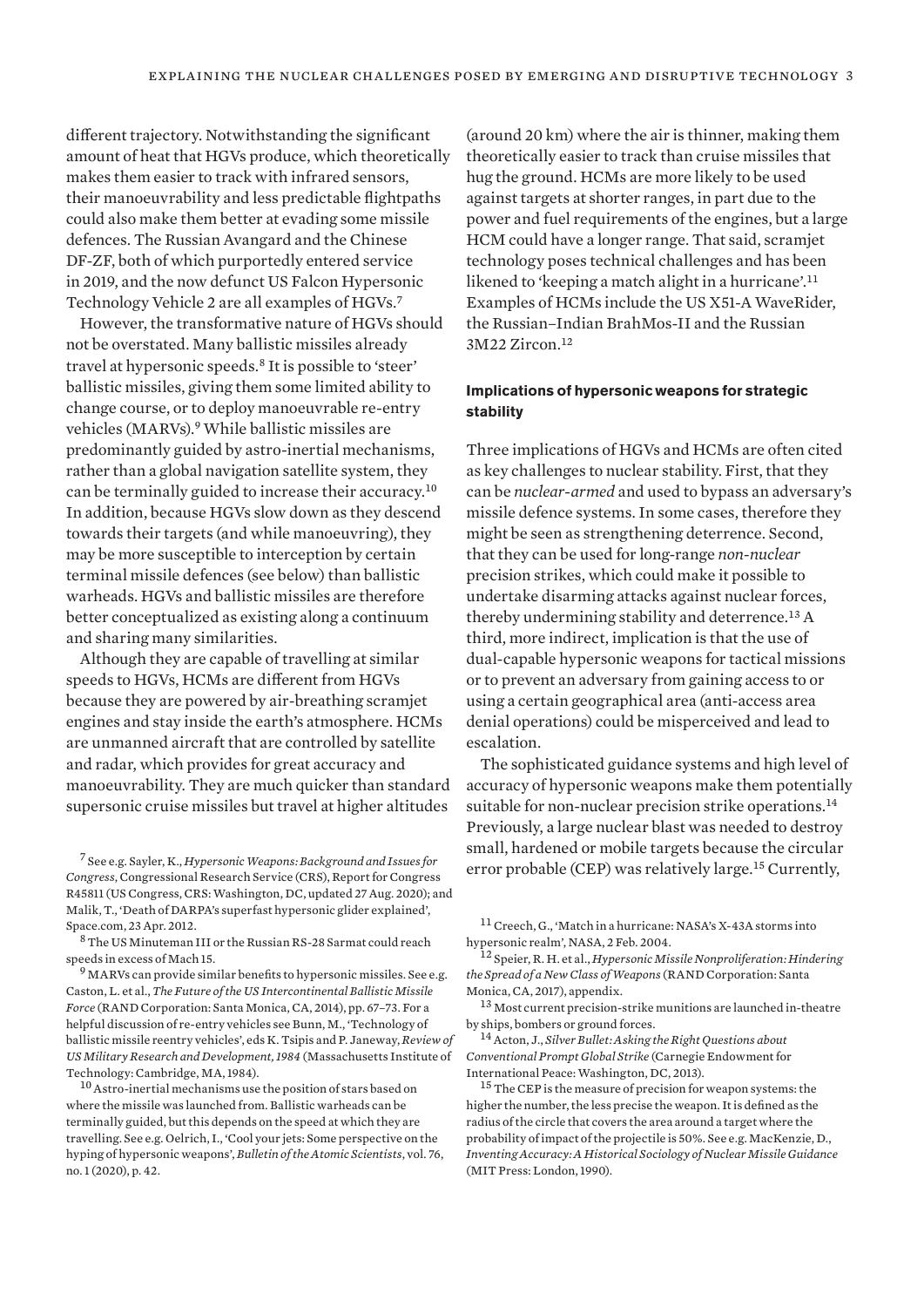however, such operations might be achieved using highly accurate non-nuclear warheads. Being able to conduct surgical strikes against the nuclear weapon systems that an adversary relies on for deterrence (a secure second strike) without using nuclear weapons could lead to instability if that state believed its nuclear forces were vulnerable to attack, and that non-nuclear weapons might be more 'useable' than nuclear weapons. An associated risk comes from the indistinguishability of these weapons. During a crisis, it would not be clear whether warheads were nucleararmed or conventionally armed and, until very late, what the intended target was. That said, these issues are not new and also apply to ballistic missiles.

Hypersonic missiles are part of a broader concern that Keir Lieber and Daryl Press have termed 'a new era of counterforce'.<sup>16</sup> The idea is that delivery systems have become so accurate and sensors so good at locating and tracking targets that protecting and concealing weapon systems has become increasingly difficult.<sup>17</sup> The result is that nuclear forces that have long been seen as survivable and essential to nuclear deterrence might have become more vulnerable, although the situation differs for different actors.<sup>18</sup>

#### **Limitations and recommendations**

There are formidable technical barriers to deploying HGVs and HCMs. These include how to manage the heat produced by atmospheric resistance, how to maintain control of the warhead during flight and how to overcome countermeasures such as signal jamming.<sup>19</sup> There is also some debate about how much extra capability HGVs or HCMs provide over advanced ballistic and cruise missiles, which can already evade defences (especially if deployed on depressed trajectories that might also reduce flight times), manoeuvre and strike targets with a high degree of accuracy.<sup>20</sup>

<sup>16</sup> Lieber, K. and Press, D., 'The new era of counterforce: Technological change and the future of nuclear deterrence', *International Security*, vol. 41, no. 4 (Spring 2017), pp. 9–49.

 $20$  Oelrich (note 10).

Possible limitations notwithstanding, there is a recognition that hypersonic weapons need to be brought into existing arms control frameworks or that new mechanisms to reduce the potential risks that they pose need to be developed.<sup>21</sup> Dual-capable HGVs that use ballistic missile launchers or nuclear HCMs deployed on bombers could be counted under existing agreements such as the 2010 Treaty on Measures for the Further Reduction and Limitation of Strategic Offensive Arms (New START) between Russia and the United States.<sup>22</sup> New or separate agreements might be needed, however, for hypersonic weapons that are deployed in different ways, such as forward based on land or at sea, or by actors currently outside of formal arms control mechanisms. There is also a clear need for agreements that seek to address the risks posed to successful crisis management. The European Parliament recommendation to the postponed 2020 Review Conference of the 1968 Treaty on the Non-Proliferation of Nuclear Weapons (Non-Proliferation Treaty, NPT) has already made this point.<sup>23</sup>

A number of European states and the European Union (EU) are already engaged in hypersonic research, albeit not for use on nuclear weapons.<sup>24</sup> This could therefore be an area in which Europe could lead on arms control discussions. European leaders and professionals should encourage Russia and the USA to continue to work towards bilateral limits and reductions of deployed nuclear weapons and strategic launchers and push for the inclusion of hypersonic weapons in any future agreements.<sup>25</sup> This might also involve broader measures to (*a*) keep nuclear and conventional hypersonic weapons separate, (*b*) delineate strategic and tactical applications where possible, (*c*) seek to prohibit deployment in Europe in an echo of the now defunct 1987 Treaty on the Elimination

22 Acton (note 14), p. 35.

 $^{23}\mskip-5mu\mathrm{Europa}$  Parliament, Report on a European Parliament [recommendation to the Council and the Vice-President of the](https://www.europarl.europa.eu/doceo/document/A-9-2020-0020_EN.html)  [Commission/High Representative of the Union for Foreign Affairs](https://www.europarl.europa.eu/doceo/document/A-9-2020-0020_EN.html)  [and Security Policy concerning the preparation of the 2020 Non-](https://www.europarl.europa.eu/doceo/document/A-9-2020-0020_EN.html)[Proliferation of Nuclear Weapons Treaty \(NPT\) review process, nuclear](https://www.europarl.europa.eu/doceo/document/A-9-2020-0020_EN.html)  [arms control and nuclear disarmament options,](https://www.europarl.europa.eu/doceo/document/A-9-2020-0020_EN.html) [2020/2004\(INI\),](https://oeil.secure.europarl.europa.eu/oeil/popups/ficheprocedure.do?lang=en&reference=2020/2004(INI)) 25 Feb. 2020.

<sup>24</sup> Speier (note 12).

<sup>25</sup>Vaddi, P. and Acton, J. M., *A ReSTART for US-Russian Nuclear Arms Control: Enhancing Security through Cooperation* (Carnegie Endowment for International Peace: Washington, DC, 2020)[.](https://carnegieendowment.org/files/Acton_Vaddi_ReStart.pdf)

<sup>17</sup> Bracken, P., *The Hunt for Mobile Missiles: Nuclear Weapons, AI, and the New Arms Race* (Foreign Policy Research Institute: Philadelphia, PA, 2020).

<sup>18</sup> For a discussion see Snyder, R. et al., 'Correspondence: New era or new error? Technology and the future of deterrence', *International Security*, vol. 43, no. 3 (Winter 2018/2019), pp. 190–93.

<sup>19</sup> One way of managing the heat produced might be by using nanotechnology. See e.g. Tucker, P., ['Nanotechnology is shaping the](https://www.defenseone.com/technology/2019/11/nanotechnology-shaping-hypersonics-race/161377/)  [hypersonics race](https://www.defenseone.com/technology/2019/11/nanotechnology-shaping-hypersonics-race/161377/)', *Defense One*, 19 Nov. 2019.

<sup>21</sup>Williams, H., 'Asymmetric arms control and strategic stability: Scenarios for limiting hypersonic glide vehicles', *Journal of Strategic Studies*, vol. 42, no. 6 (2019), pp. 789–813.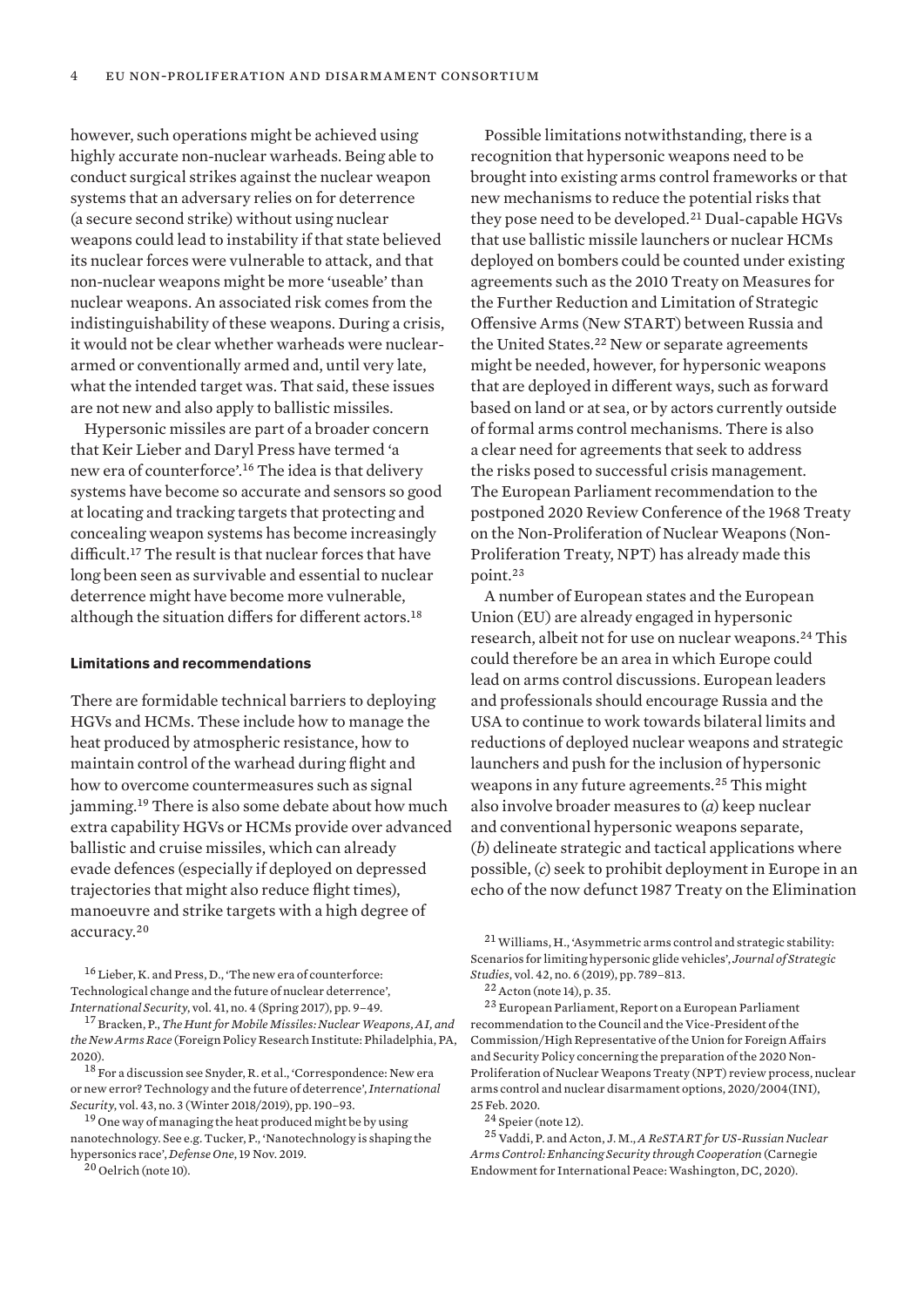of Intermediate-Range and Shorter-Range Missiles (INF Treaty), and (*d*) perhaps sketch out a hypersonic weapons limitation and inspection agreement for all states developing this technology.<sup>26</sup> Interested policymakers and professionals across Europe should also work to include hypersonic weapons as part of broader nuclear security and export control discussions, including in the Missile Technology Control Regime and the Hague Code of Conduct against Ballistic Missile Proliferation.<sup>27</sup>

# **III. BALLISTIC MISSILE DEFENCE AND NUCLEAR STABILITY IN EUROPE**

BMD is not a new technology—the idea has been around since the 1940s and systems have been deployed in the past—and questions remain about the technical efficacy of certain systems, especially against sophisticated threats.<sup>28</sup> However, improvements in sensing, tracking and processing capabilities, and in non-nuclear interception methods, as well as a broader political normalization, mean that BMD is playing an increasingly important role in global security.<sup>29</sup> The result is that BMD is becoming an established component of deterrence and assurance thinking in a way that is politically very different from the pursuit of BMD during the cold war, and especially the US Strategic Defense Initiative (SDI) of the 1980s.<sup>30</sup> The impact is being felt acutely in Europe, where BMD and the deployment of both US and North Atlantic Treaty Organization (NATO) BMD systems in the region—plays an important role in regional security but is also a source of instability in European relations with Russia and is a possible spoiler in future arms control negotiations.

<sup>26</sup> United Nations Office for Disarmament Affairs, United Nations Institute for Disarmament Research, *[Hypersonic Weapons: A Challenge](https://www.un.org/disarmament/wp-content/uploads/2019/02/hypersonic-weapons-study.pdf)  [and Opportunity for Strategic Arms Control:A Study Prepared on](https://www.un.org/disarmament/wp-content/uploads/2019/02/hypersonic-weapons-study.pdf)  [the Recommendation of the Secretary-General's Advisory Board on](https://www.un.org/disarmament/wp-content/uploads/2019/02/hypersonic-weapons-study.pdf)  [Disarmament Matters](https://www.un.org/disarmament/wp-content/uploads/2019/02/hypersonic-weapons-study.pdf)*(United Nations: New York, 2019)[.](https://www.un.org/disarmament/wp-content/uploads/2019/02/hypersonic-weapons-study.pdf)

<sup>27</sup> For further detail on the [Missile Technology Control Regime](https://mtcr.info) (MTCR) and the [Hague Code of Conduct against Ballistic Missile](https://www.hcoc.at)  [Proliferation](https://www.hcoc.at) (HCOC) see their respective websites.

<sup>28</sup> For interception at least, the sensor and weapon technologies developed for BMD are useful in other contexts.

<sup>29</sup> See e.g. McArdle Kelleher, C. and Dombrowski, P. (eds), *Regional Missile Defense from a Global Perspective* (Stanford University Press: Stanford, CA, 2015).

<sup>30</sup>Although some of the technologies developed as part of the SDI live on.

#### **Background on ballistic missile defence**

BMD is not a single system but a catch-all term that covers a multitude of different capabilities and support apparatus designed to defend different targets against different ballistic missile threats in different ways. Accordingly, some systems might be considered more destabilizing than others.

The most important distinction is between strategic or national BMD and tactical, theatre or battlefield BMD, although the difference between the two is blurred. National defences are designed to protect entire countries and their populations and have historically been seen as destabilizing. The Treaty on the Limitation of Anti-Ballistic Missile Systems (ABM Treaty), which was in force between 1972 and 2002 (when the USA abrogated the agreement), placed strict limits on US and Russian national BMD systems as this was seen as a way of managing the nuclear arms race. The logic was that, by limiting defences, stability might be achieved through mutual vulnerability.<sup>31</sup> At the other end of the spectrum are systems—such as the US Patriot, which was used in both Gulf wars—that seek to protect a small area against shorter-range missile threats. Such battlefield defences do not affect strategic stability. Slightly more problematic are BMD systems that straddle this gap, such as the US Aegis, as some deployments and some interceptors might be able to play a role in national missile defence.<sup>32</sup>

A ballistic missile has three stages of flight: (*a*) the boost/ascent phase, between launch and exiting the atmosphere; (*b*) mid-course, as the separated warhead (or warheads) travels through space; and (*c*) terminal, as the warhead (or warheads) re-enters the atmosphere and descends towards its target. Each phase offers opportunities for interception but also presents different challenges. The boost phase is the easiest for interception (including for HGVs) because the missile's trajectory is clear and it is travelling relatively slowly, but the interception requires quick reactions and, in

<sup>32</sup> Panda, A., ['A new US missile defense test may have increased the](https://carnegieendowment.org/2020/11/19/new-u.s.-missile-defense-test-may-have-increased-risk-of-nuclear-war-pub-83273)  [risk of nuclear war](https://carnegieendowment.org/2020/11/19/new-u.s.-missile-defense-test-may-have-increased-risk-of-nuclear-war-pub-83273)', Carnegie Endowment for International Peace, 19 Nov. 2020.

 $^{31}$  The ABM Treaty did not ban deployment entirely. Each side was initially allowed to protect two sites with 100 interceptors. This was later reduced to one site. The US Safeguard system designed to protect an intercontinental ballistic missile field became operational in 1975 but was closed shortly afterwards. The Soviet BMD system protecting Moscow remains operational today. Burns, R. and Brune, L., *The Quest for Missile Defenses, 1944–2003* (Regina Books: Claremont, CA, 2003); and Gruntman, M., *Intercept 1961: The Birth of Soviet Missile Defense*  (American Institute of Aeronautics and Astronautics: Reston, VA, 2015).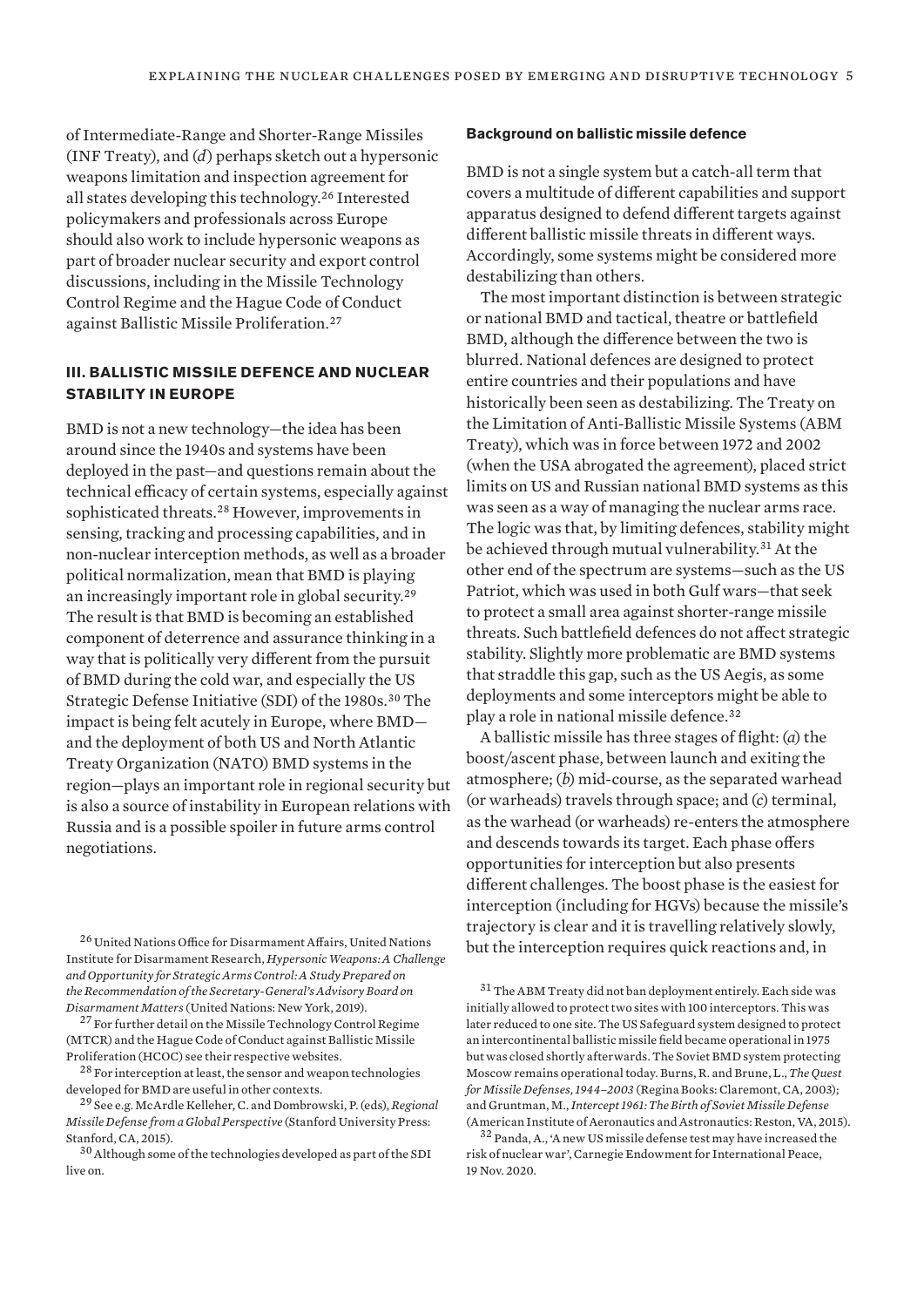most cases, close proximity to the launch site. Midcourse interception is difficult because the separated warhead (or warheads)—possibly including decoys and other countermeasures—is travelling through space at thousands of kilometres per hour. (Interception is even harder with manoeuvrable warheads such as HGVs during this phase of flight.) Interception at the terminal phase is difficult because individual targets must be protected and there is the problem of debris if the warhead is destroyed close to the ground.<sup>33</sup> In general, the earlier in its flight the missile/warhead can be intercepted, the larger the area that can theoretically be protected and the more effective against missiles with multiple warheads or countermeasures a system would be.

Historically, BMD systems have relied on a nuclear or non-nuclear blast to intercept an incoming warhead in the mid-course or terminal phase of flight. More recently, systems have utilized non-nuclear kinetic 'hit-to-kill' intercept technologies. This is in part due to significant advances in support systems: the ability to detect missile launches with satellites, track warheads with radar and process information to facilitate interception capabilities plays a fundamental role in BMD. Work has also continued on capabilities that might be used in the boost phase, incorporating for example fast and reusable directed energy weapons (DEWs), such as a laser deployed on platforms on land, at sea or in space, or even electromagnetic railguns.<sup>34</sup> DEWs use concentrated energy rather than kinetic interception to interfere with or destroy targets.<sup>35</sup> DEW interception might also be the best option for countering HGVs.<sup>36</sup> A final possibility is a 'left of launch' operation that seeks to prevent missiles from being fired successfully, as opposed to 'right of launch', which involves interception after launch (see below).

#### **The growth of ballistic missile defence in Europe**

Notwithstanding certain support facilities located in the region, such as the Fylingdales early warning radar in the United Kingdom, for many years BMD was something that only indirectly affected Europe as a result of the ongoing programme in the USA and the impact that this was perceived to have on strategic stability and arms control with Russia.<sup>37</sup>

In the past decade, however, the USA, NATO and certain European states have begun to develop and deploy BMD systems in Europe. This can be traced back to the US 'Third Site plan' of 2007, whereby long-range interceptors would be deployed in Eastern Europe to counter possible ballistic missile threats from Iran.<sup>38</sup> This would later be replaced by the Phased Adaptive Approach implemented by the administration of President Barack Obama, which proposed to link future BMD deployments in Europe to specific threats from the Middle East.<sup>39</sup> At the time of writing, this system comprises a radar in Turkey, Aegis Ashore BMD systems in Romania and Poland, and Aegis ships in the Mediterranean. NATO, meanwhile, has moved to adopt BMD as part of its core mission, and NATO's Active Layered Theatre Ballistic Missile Defence (ALTBMD) involves contributions from a number of European NATO members.<sup>40</sup> While ALTBMD is principally about harmonizing and coordinating missile defence capabilities across NATO, the system is becoming increasingly interconnected with components of the US BMD system both in Europe and globally.<sup>41</sup>

There are both political and military drivers behind the development of BMD in Europe. Politically, US BMD deployments in Europe might help to strengthen NATO cohesion and ensure a US footprint in the region. Strategically, these assets could help to deter and defend against ballistic missile threats from

<sup>33</sup> Interception at the terminal phase is often described as endoatmospheric because interception occurs inside the atmosphere. Exoatmospheric refers to interception outside the atmosphere.

<sup>34</sup> Obering, H. T., 'Directed energy weapons are real … and disruptive', *PRISM*, vol. 8, no. 3 (2019), p. 39; and O'Rourke, R., *Navy Lasers, Railgun, and Gun-launched Guided Projectile: Background and Issues for Congress*, Congressional Research Service (CRS), Report for Congress R44175 (US Congress, CRS: Washington, DC, updated 2 Apr. 2020). Such capabilities might also be used for counterspace operations (see below).

<sup>36</sup> Kennedy, A. et al., 'Hypersonic missile defence: Stopping the unstoppable', eds L. Zatsepina and T. Plant, *UK Project on Nuclear Issues Papers 2020* (Royal United Services Institute: London, 2020).

<sup>39</sup> See e.g. Sankaran, J., *The United States' European Phased Adaptive Approach Missile Defense System: Defending Against Iranian Missile Threats Without Diluting the Russian Deterrent* (RAND Corporation: Santa Monica, CA, 2020).

<sup>35</sup> See e.g. Obering (note 34), pp. 36–47.

<sup>37</sup> It should also be noted that the missile defence system deployed to defend Moscow has always been part of the UK's nuclear deterrence calculations. See e.g. Baylis, J., 'British nuclear doctrine: The "Moscow Criterion" and the Polaris improvement programme', *Contemporary British History*, vol. 19, no. 1 (2005), pp. 53–65.

<sup>38</sup> Fitzpatrick, M., 'A prudent decision on missile defence', *Survival*, vol. 51, no. 6 (2009), pp. 5–12.

<sup>40</sup> NATO, '[Ballistic missile defence](https://www.nato.int/cps/en/natohq/topics_49635.htm)', updated 9 Oct. 2019.

<sup>41</sup> For an overview see US Department of Defense (USDOD), Office of the Secretary of Defense, *[2019 Missile Defense Review](https://www.defense.gov/Portals/1/Interactive/2018/11-2019-Missile-Defense-Review/The%202019%20MDR_Executive%20Summary.pdf)* (USDOD: Arlington, VA, 2019[\).](file:///Users/maletta/Desktop/%3chttps:/www.defense.gov/Portals/1/Interactive/2018/11-2019-Missile-Defense-Review/The%202019%20MDR_Executive%20Summary.pdf%3e.)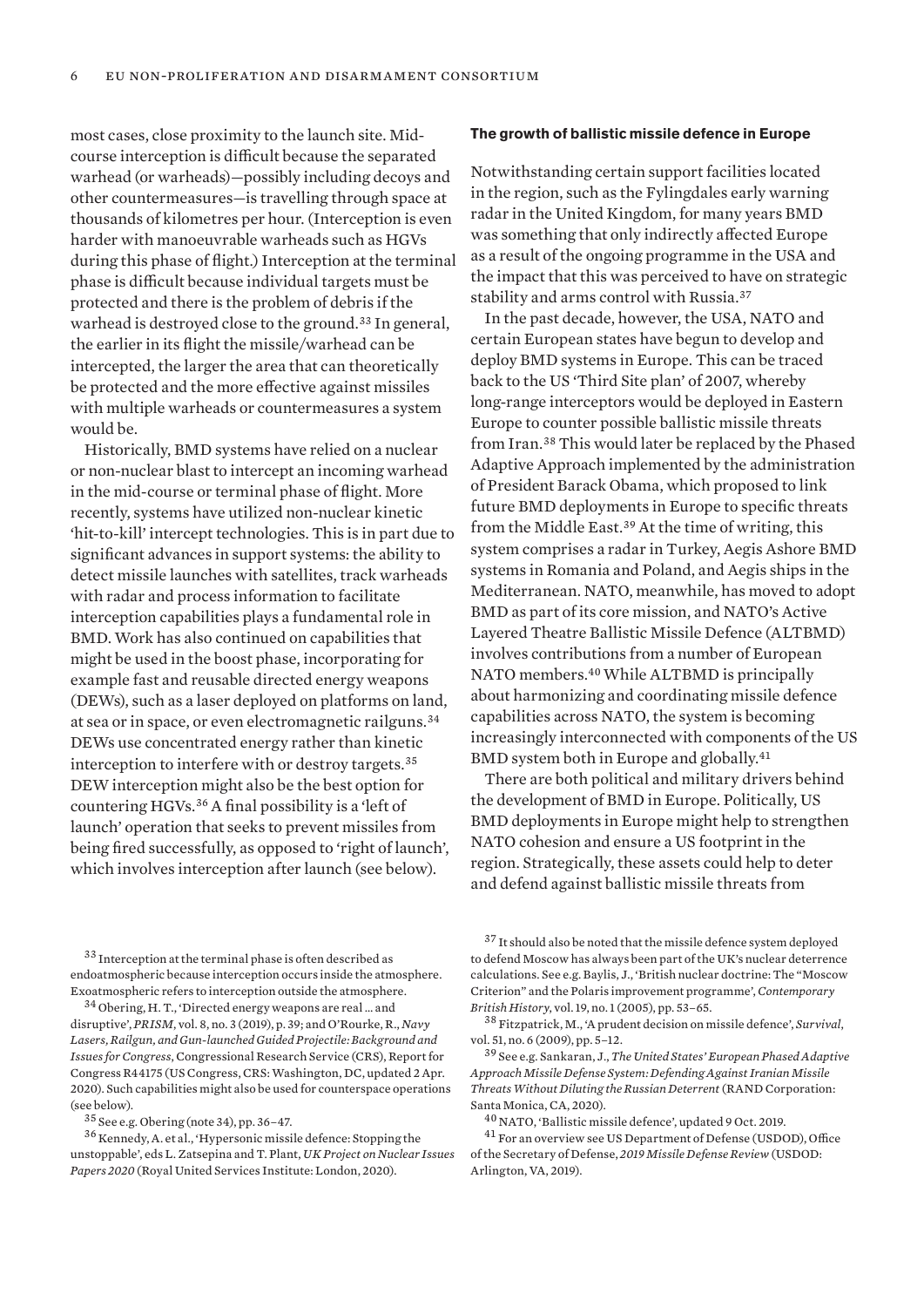the Middle East and help to coordinate capabilities between NATO members for battlefield operations. However, the problem has always been disentangling these perceived requirements from the deterrence and political relationship with Russia. Russia has long been concerned about US BMD plans and the possibility that its nuclear retaliatory capability could be undermined through comprehensive and integrated BMD deployments.<sup>42</sup> Indeed, Russia's development of hypersonic weapons is believed to be directly linked to the future challenges posed by BMD. Another part of the problem has been convincing Russia that the systems used for BMD and deployed in Europe could not be quickly repurposed to fire offensive intermediate-range weapons.

## **Concerns and possible limitations**

The pursuit of BMD is not necessarily destabilizing, but leaders across Europe have several roles to play in reducing the possible risks of future BMD deployments. First, there needs to be a clear understanding of what different systems are able to do and the impact that certain deployments might have, particularly on Russia. Second, there needs to be a recognition in Europe that Russia is likely to view BMD unfavourably regardless of the system's technological capability. The spectre of the future matters as much as what is deployed now. Third, BMD deployments need to be seen in the broader context of regional arms control and any negotiations on the future of the approximately 200 US nuclear gravity bombs deployed at bases in Europe under the NATO nuclear-sharing agreement.<sup>43</sup>

These factors raise questions for leaders across Europe, but especially for the members of NATO, about plans for regional BMD, and whether future deployments of systems are worth the trade-off in terms of arms control and risk reduction measures with Russia. First and foremost, European members of NATO have an important role to play in ensuring that future deployments are shaped by specific threats and threat scenarios, and that both intentions and capabilities are as transparent as possible to Russia. While rekindling the ABM Treaty might be politically

problematic, specific limitations in Europe may be possible, and this could be an area where the EU can play a role. Another option might be to revisit the idea of BMD cooperation with Russia in Europe. This could begin with data sharing but potentially evolve into something more concrete.<sup>44</sup> Either way, US/NATO missile defence plans in Europe cannot be delinked from the wider debates about the future of arms control and of US non-strategic nuclear weapons in Europe, and how best to maintain strategic stability and build confidence with Russia.

# **IV. ARTIFICIAL INTELLIGENCE AND AUTOMATION IN THE NUCLEAR REALM**<sup>45</sup>

The apparent desire of a number of states to incorporate AI and automation into nuclear operations may seem alarming and may sometimes lead to comparisons with the apocalyptic plot lines from science fiction.<sup>46</sup> But while there are undoubtedly a number of concerns linked to the shifting balance between human and machine control in nuclear systems, it is not preordained that AI and automation will significantly increase nuclear risks or undermine strategic stability and nuclear security in Europe. Indeed, AI and automation have played a role in nuclear operations for many years and, if used properly, might even enhance security. The key will be to ensure that the possible dangers are understood by policymakers and to design appropriate risk reduction mechanisms accordingly.<sup>47</sup>

## **Artificial intelligence and automation: The basics**

AI constitutes coding, computer systems and software capable of performing tasks that require intelligence if undertaken by humans. It is not one discrete system, but something that can be applied in many different ways depending on the particular task. It is useful to distinguish between narrow AI, which has specific goals and is limited by its programming and the problem to be solved, and general AI (not to

<sup>42</sup> See e.g. Ivanov, I., 'The missile-defense mistake: Undermining stability and the ABM Treaty', *Foreign Affairs*, vol. 79, no. 5 (2000), pp. 15–20.

<sup>43</sup> Futter, A., ['NATO, ballistic missile defence and the future of US](http://dx.doi.org/10.1080/09662839.2011.626404)  [tactical nuclear weapons in Europe',](http://dx.doi.org/10.1080/09662839.2011.626404) *European Security*, vol. 20, no. 4 (2011), pp. 547–62.

<sup>&</sup>lt;sup>44</sup> See e.g. Blechman, B. and Vaicikonis, J., 'Unblocking the road to zero: US–Russia cooperation on missile defenses', *Bulletin of the Atomic Scientists*, vol. 66, no. 6 (2010), pp. 25–35.

<sup>&</sup>lt;sup>45</sup> This section draws on Futter, A., 'Artificial intelligence, autonomy and nuclear stability: Towards a more complex nuclear future', Valdai Discussion Club, Expert Opinions, 15 Oct. 2020.

<sup>46</sup> Perhaps most notably, *The Terminator* (1984).

<sup>47</sup> See e.g. Boulanin, V. et al., *[Artificial Intelligence, Strategic Stability](https://www.sipri.org/sites/default/files/2020-06/artificial_intelligence_strategic_stability_and_nuclear_risk.pdf)  [and Nuclear Risk](https://www.sipri.org/sites/default/files/2020-06/artificial_intelligence_strategic_stability_and_nuclear_risk.pdf)* (SIPRI: Stockholm, 2020).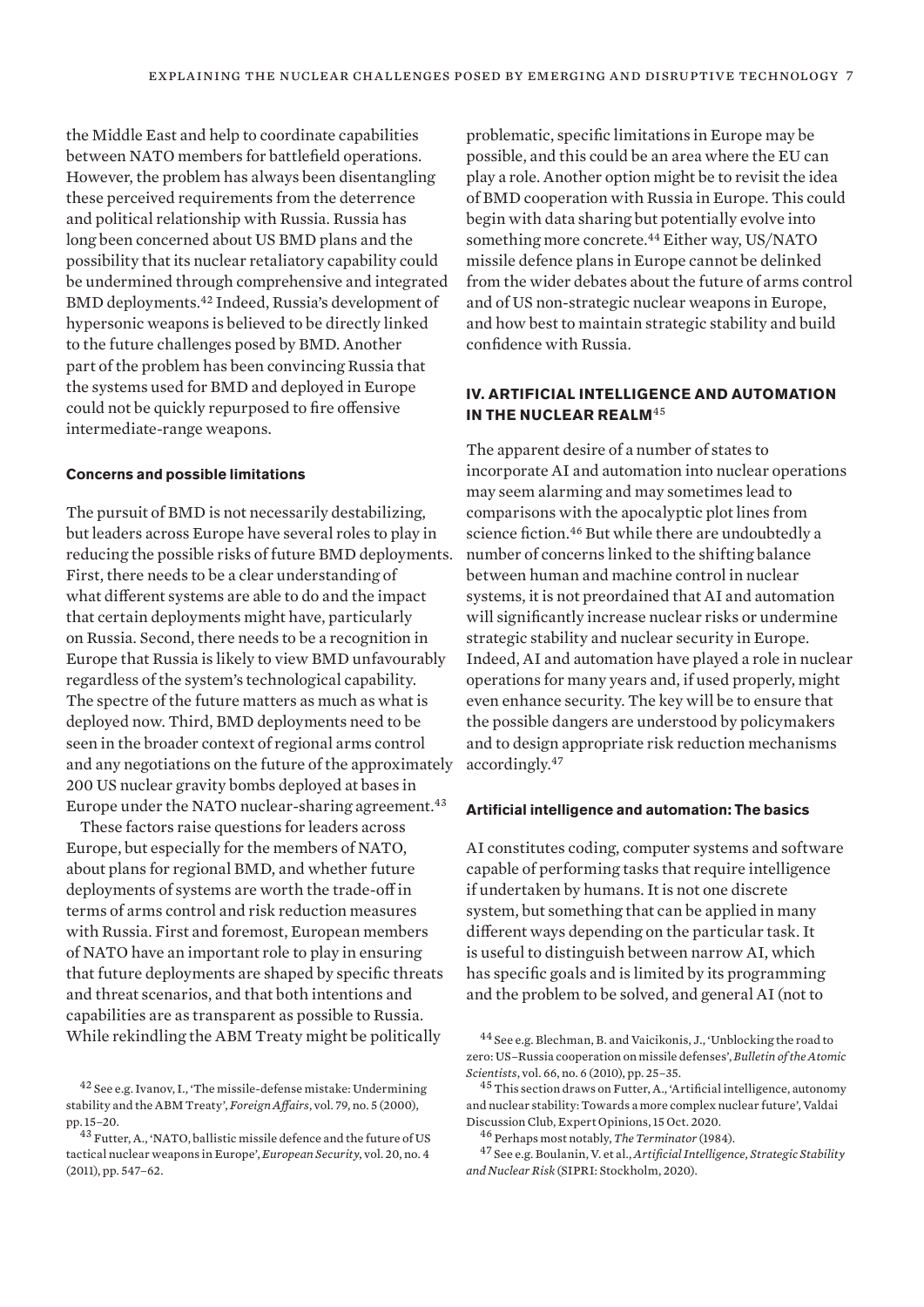be confused with artificial general intelligence—the notion of a super intelligence), which involves writing software that allows systems to 'learn' by analysing data sets and then to make decisions.<sup>48</sup> The majority of AI, and especially the systems currently used across the nuclear enterprise, are rules-based 'if-then' types, principally because they are predictable. However, the computing and information technology revolution has created the requisite processing power and expertise to allow for the possibility of wider applications.<sup>49</sup>

Autonomy/automation is the application of AI to particular tasks, some of which might involve robotics and therefore automated or autonomous weapon systems. There are different variants of autonomy in terms of function and sophistication. These distinctions exist along a continuum from discrete *automated* systems to more capable and goal-orientated *autonomous* systems.<sup>50</sup> AI essentially allows robotic machines to operate without human intervention based on interaction with their environment, albeit to different extents. Like AI, automation has been used in aspects of nuclear early warning, targeting and delivery systems for many decades, although most involve a high degree of human control.<sup>51</sup>

#### **Applications in the nuclear realm**

Looking forward, AI and autonomy could be used right across the nuclear realm. At present, however, greater integration is limited by the huge data sets needed for training (especially for systems performing functions where there is not much data), and the security of data required. There is also the problem of control and unpredictability, whereby the user may not be confident about how decisions were reached by using AI. Computational power and a desire to keep humans 'in the loop' also impose limits, although maintaining human oversight can be a double-edged sword due to automation bias, where human users are too willing to trust information produced by AI, and trust gaps, where users are reluctant to trust AI-produced

<sup>48</sup> Boulanin, V., 'Artificial intelligence: A primer', ed. V. Boulanin, *The Impact of Artificial Intelligence on Strategic Stability and Nuclear Risk*, vol. 1, *Euro-Atlantic Perspectives* (SIPRI: Stockholm, 2019), pp. 13–14.

<sup>49</sup> Geist, E. and Lohn, A., *How Might Artificial Intelligence Affect the Risk of Nuclear War?* (RAND Corporation: Santa Monica, CA, 2018).

<sup>50</sup> Scharre, P., *Army of None: Autonomous Weapons and the Future of War* (WW Norton: London, 2018), pp. 27–34.

<sup>51</sup> Horowitz, M., Scharre, P. and Valez-Green, A., ['A stable nuclear](https://arxiv.org/pdf/1912.05291.pdf)  [future? The impact of autonomous systems and artificial intelligence](https://arxiv.org/pdf/1912.05291.pdf)', arXiv.org, Dec. 201[9.](https://arxiv.org/pdf/1912.05291.pdf)

information because the processes underpinning the generation of that information are not transparent.

AI and autonomy might play a role in the software, computer and associated systems that support decision making and nuclear command, control and communications (C3). There are precedents here: both Russia and the USA built nuclear early warning systems during the cold war that contained a degree of automation.<sup>52</sup> It is likely that AI and autonomy will become increasingly important in data collection, data cleaning and complex data analysis for enhanced warning systems, targeting plans and situational awareness. If this increases warning times, reliability and confidence (e.g. in missile early warning), it may prove beneficial for nuclear stability.

A second area of nuclear operations that may benefit from AI and greater autonomy is the ability to locate, track and target concealed and mobile nuclear systems. This is evolving through a combination of (*a*) enhanced sensor capabilities across all domains, potentially deployed on semi-autonomous or autonomous platforms or in 'swarms', (*b*) the ability to transfer enormous caches of data and analyse in real-time, and (*c*) the potential to deploy unstaffed systems to attack targets. Two possible applications stand out: the targeting of mobile, land-based nuclear missiles and the ability to locate nuclear-armed ballistic missile submarines.<sup>53</sup> At the same time, such capabilities might also help with verification for arms control.

A third potential impact might be on the guidance and accuracy of nuclear and conventional weapon systems. Improvements could be achieved by making missiles and bombs 'smarter' and able to respond to their environment after launch. A basic version of this type of AI is already being used in cruise missile guidance and could be used in hypersonic missiles.<sup>54</sup> If weapons can become more accurate, this raises the possibility of surgical long-range counterforce strikes using conventional rather than nuclear weapons (as discussed above).

<sup>52</sup> Most notably, the Russian 'dead hand'.

<sup>53</sup> Bracken (note 17). For background see Long, A. and Rittenhouse Green, B., 'Stalking the secure second strike: Intelligence, counterforce and nuclear strategy', *Journal of Strategic Studies*, vol. 38, nos 1–2 (2015), pp. 38–73. For a different view see Snyder, R. and Pelopidas, B., 'Correspondence: New era or new error? Technology and the future of deterrence', *International Security*, vol. 43, no. 4 (Winter 2018–19), pp. 190–93.

<sup>54</sup> Examples of cruise missile guidance of this type are Terrain Contour Matching (TERCOM) and Digitized Scene-Mapping Area Correlator (DSMAC).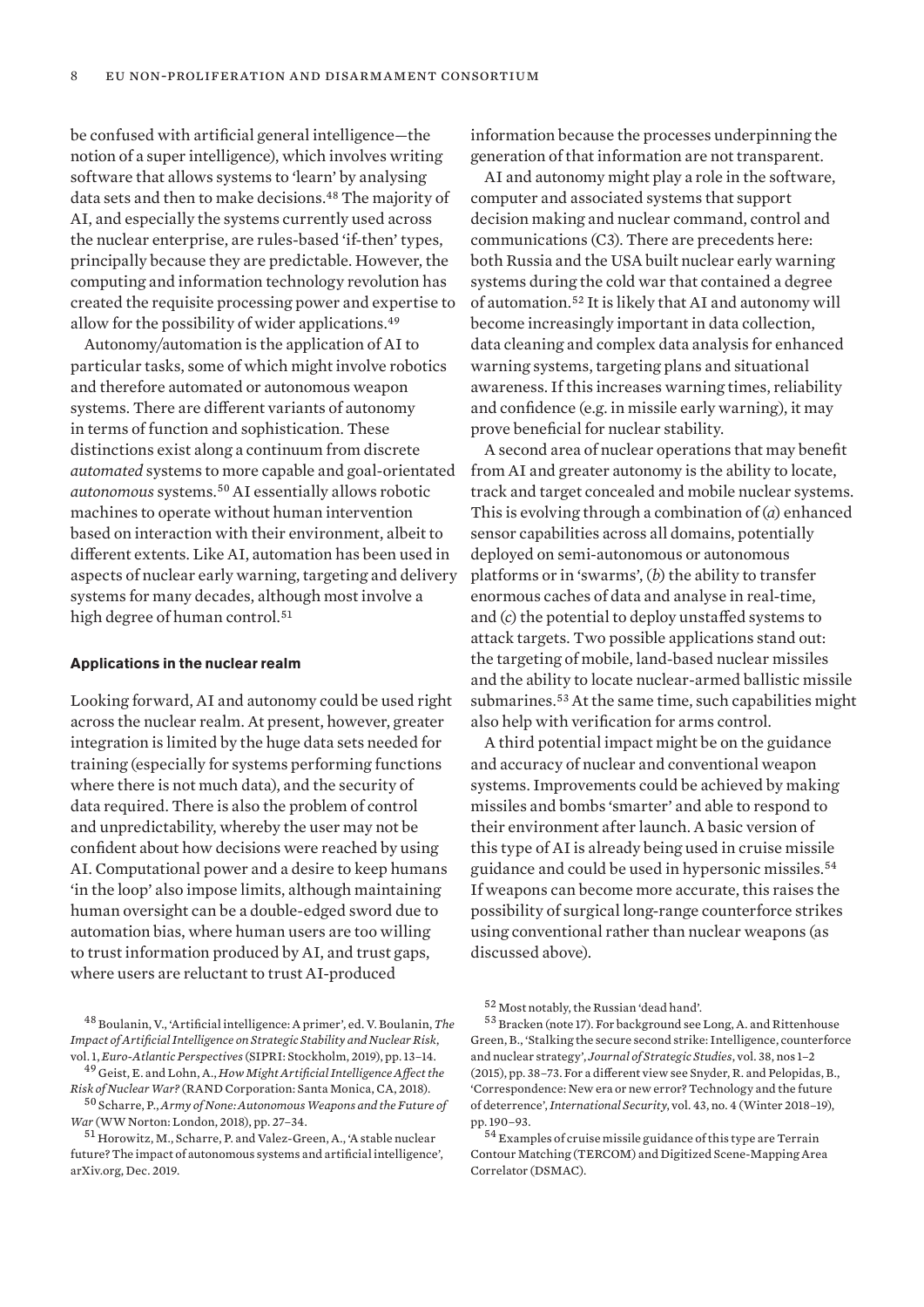Fourth, AI and automation could facilitate the deployment of increasingly autonomous nuclear and non-nuclear delivery platforms. A notable example is the Russian Status-6 nuclear-armed torpedo (known as Poseidon), but it is possible that other future nuclear delivery platforms could have a degree of autonomy, or be unstaffed.<sup>55</sup> Additionally, they may be able to 'loiter' stealthily near targets waiting to strike, in the same way as the autonomous Israeli Harpy unmanned aerial vehicle (UAV), although this would pose significant issues for command and control.<sup>56</sup>

Other applications might include computer software able to defend nuclear networks or facilitate left of launch attacks on nuclear, missile, and command and control systems.<sup>57</sup> AI might also be used to create deepfakes for disinformation campaigns that precipitate or worsen a nuclear crisis.<sup>58</sup>

All of these applications are potentially worrying, but especially those that might undermine secure second-strike forces or create new escalatory pressures and pathways. It is conceivable that advances in sensing and processing capabilities, perhaps deployed on autonomous platforms, combined with more accurate kinetic and digital weapons could be seen as a major threat to deterrence and stability, drive arms races, and even increase the risk of nuclear use.

#### **Managing risks and opportunities**

AI-enabled weapon systems are unlikely to progress unopposed. The software and programming that make these weapons so capable may also prove to be their Achilles heel. AI would be vulnerable to hacking, spoofing and data poisoning, and the risk would probably increase as the system became more sophisticated. Similarly, the automated/autonomous platforms used for sensing, communications and weapon delivery would be vulnerable to opposing forces, be they air defence against UAVs, jammers,

<sup>55</sup> Hambling, D., '[The truth behind Russia's apocalypse torpedo'](https://www.popularmechanics.com/military/weapons/a25953089/russia-apocalypse-torpedo-poseidon/), *Popular Mechanics*, 18 Jan. 2019.

<sup>56</sup> Gao, C., ['The ultimate weapon of war no one is talking about](https://nationalinterest.org/blog/buzz/ultimate-weapon-war-no-one-talking-about-42497)', *National Interest*, 25 Jan. 2019.

<sup>57</sup> Johnson, J. and Krabill, E., 'AI, cyberspace, and nuclear weapons', War on the Rocks, 31 Jan. 2020.

 $^{58}\!$  Christian, J., 'Experts fear face swapping tech could start an [international showdown: Video forensic specialists are worried](https://theoutline.com/post/3179/deepfake-videos-are-freaking-experts-out?zd=3&zi=54fxjizh)  [deepfakes could have national security repercussions](https://theoutline.com/post/3179/deepfake-videos-are-freaking-experts-out?zd=3&zi=54fxjizh)', *The Future*, 1 Feb. 2018.

cyberattacks or similar techniques in other military domains.<sup>59</sup>

EU member states are already engaged at a number of different levels on the governance of AI and lethal autonomous weapon systems (LAWS), and some of them are playing a leading role in the push for regulation or ban of LAWS.<sup>60</sup> The EU is therefore perfectly placed to lead on specific recommendations for nuclear risk reduction in this space too.

First, European leaders and the EU should work towards a specific ban on the deployment of autonomous *nuclear* weapon systems, although this will probably require a very narrow definition to be technologically viable.<sup>61</sup> With the exception of Russia's Status-6 torpedo, the nuclear-armed states have so far appeared determined to keep a human in the loop and reluctant to delegate the most safety-critical nuclear operations to machines. This suggests that there may be some scope for an agreement of this type.

Second, professionals and academics working on this topic across Europe must educate policymakers on these technologies and the risks that they involve, so that the nature and seriousness of their application in the nuclear realm is understood at the highest levels. This would probably also involve engaging the private sector where many of the most important developments in AI and automation are taking place.

# **V. THE IMPORTANCE OF SPACE AND COUNTERSPACE WEAPONRY**

Space has played a role in nuclear operations since the 1950s.<sup>62</sup> During the cold war, space became increasingly important for intelligence, surveillance and reconnaissance (ISR), nuclear early warning, and especially attempts to identify and locate nuclear facilities and launch sites. However, the opportunities and risks created by the interaction between space and nuclear operations are changing. This is partly because

<sup>59</sup> For a view on why British nuclear-powered ballistic missile submarines (SSBNs) will remain protected see Gower, J., ['Concerning](https://basicint.org/blogs/rear-admiral-john-gower-cb-obe/06/2016/concerning-ssbn-vulnerability-%C2%AD-recent-papers)  [SSBN vulnerability: Recent papers](https://basicint.org/blogs/rear-admiral-john-gower-cb-obe/06/2016/concerning-ssbn-vulnerability-%C2%AD-recent-papers)', British American Security Information Council Blog, 10 June 2016.

<sup>60</sup> [European Parliament resolution of 12 Sep. 2018 on autonomous](http://www.europarl.europa.eu/sides/getDoc.do?pubRef=-//EP//TEXT+TA+P8-TA-2018-0341+0+DOC+XML+V0//EN&language=EN)  [weapon systems](http://www.europarl.europa.eu/sides/getDoc.do?pubRef=-//EP//TEXT+TA+P8-TA-2018-0341+0+DOC+XML+V0//EN&language=EN), 2018/2752(RSP). See also Dahlmann, A., '[Towards](https://www.europeanleadershipnetwork.org/commentary/towards-a-regulation-of-autonomous-weapons-a-task-for-the-eu/)  [a regulation of autonomous weapons: A task for the EU](https://www.europeanleadershipnetwork.org/commentary/towards-a-regulation-of-autonomous-weapons-a-task-for-the-eu/)', European Leadership Network, 18 Jan. 2019.

 $61$  See e.g. Maas, M., 'How viable is international arms control for military artificial intelligence? Three lessons from nuclear weapons', *Contemporary Security Policy*, vol. 30, no. 3 (2019), pp. 285–311.

<sup>62</sup> Space is defined as the other side of the Karman Line, 100 km above the surface of the earth.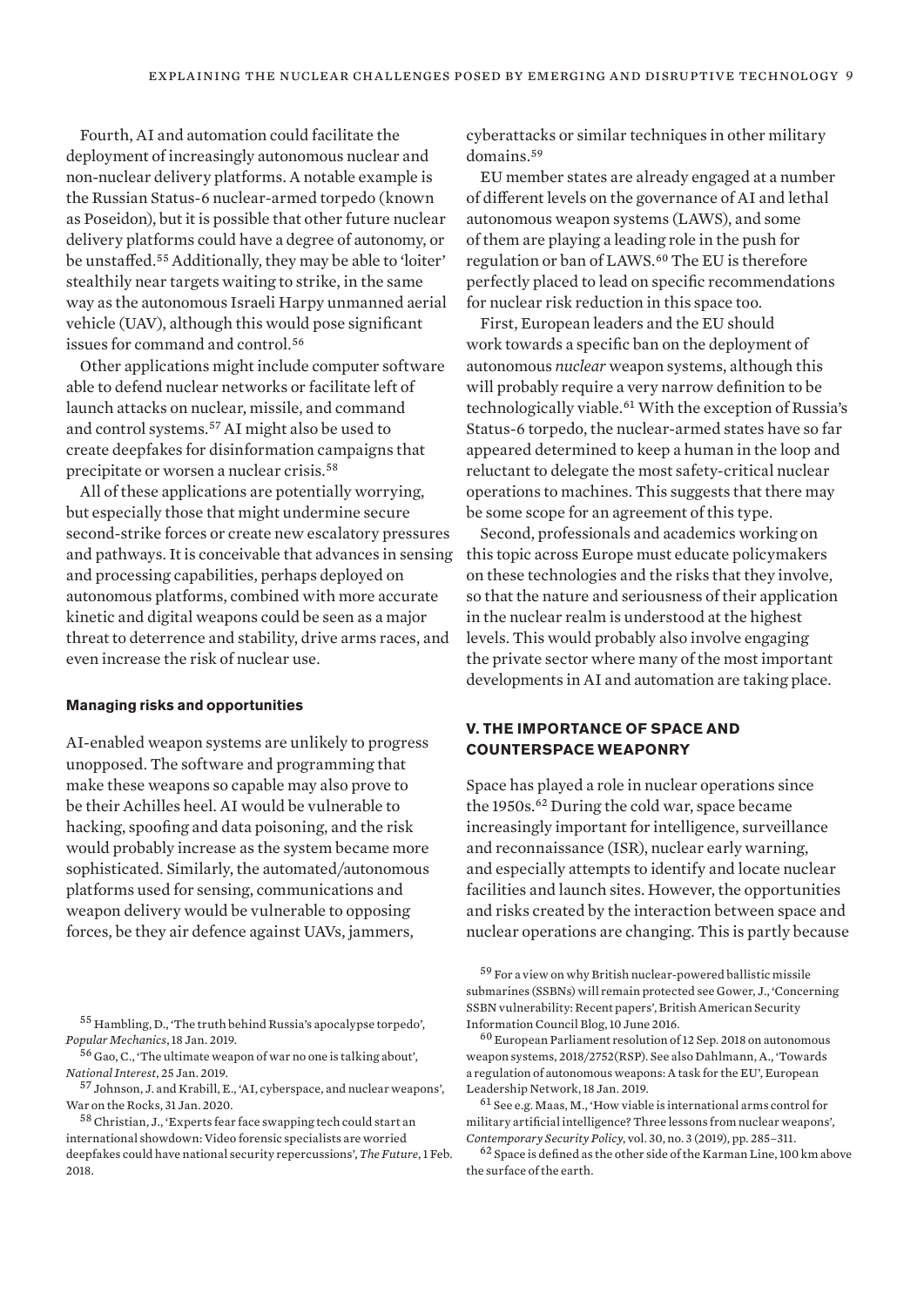capabilities in space are becoming more important for nuclear and support operations and increasingly co-mingled with conventional military requirements. It is also a result of developments in non-nuclear and non-kinetic counterspace weapons.

## **What is space used for?**

A multitude of assets deployed in different orbits around the earth play important roles in ISR, communications, nuclear early warning, and tracking, targeting and navigation.<sup>63</sup> While many nuclear weapons do not require satellites for guidance, some newer weapons (and possibly hypersonic missiles) as well as early warning and BMD do. Space assets will therefore represent an obvious target in future crises. There is a fear that this increases the risk of escalation, inadvertent or otherwise, which might lead to nuclear use. However, there are many different types of satellite with different functions and orbits, some of which are theoretically more vulnerable and escalation-prone than others.

There are different ways to classify satellites but perhaps the most useful is by the height of their orbit above the earth, as this affects their perceived vulnerability to ASAT weapons and what they are able to do.<sup>64</sup>

A number of satellites used for ISR (particularly those that require high resolution) are deployed in low earth orbit (LEO), between 100 km and 2000 km above the earth. Satellites in LEO circle the earth every 90–120 minutes but, due to their inclination, do not pass over the same spot every time. This means that multiple satellites are needed to maintain constant surveillance of a specific area. Satellites in this orbit might also be used for electronic intelligence (ELINT) or be fitted with thermal imaging, optical or infrared sensors for targeting. They can also use syntheticaperture radar to create two-dimensional images or three-dimensional reconstructions of targets on the ground. Satellites in LEO are potentially useful for hunting mobile missiles. Piloted aircraft and UAVs have

<sup>63</sup> The Union of Concerned Scientists lists 2666 satellites orbiting the earth, of which 330 are classified as being for military purposes. Others may be dual-use or able to be repurposed. Union of Concerned Scientists, [Satellite Database](https://www.ucsusa.org/resources/satellite-database), updated 1 Apr. 2020.

<sup>64</sup> For a comprehensive primer see British Ministry of Defence (MOD), *The UK Military Space Primer* (MOD, Development, Concepts and Doctrine Centre: London, June 2010).

similar capabilities but are often restricted from an adversary's airspace.

Medium earth orbit (MEO), approximately 2000–24 000 km above the earth, contains satellites used for global navigation systems—which can be used to guide missiles and other munitions and to provide nuclear detonation detection—and some satellites used for ELINT.<sup>65</sup> Satellites at an altitude of 2000 km orbit the earth roughly every two hours while those at 24 000 km orbit roughly every 14 hours. With enough satellites in the upper part of this orbit (where navigation satellites are stationed), complete coverage of the earth can be achieved.<sup>66</sup> Such systems already play a role in cruise missile navigation and could be used to guide hypersonic or ballistic re-entry vehicles.

Satellites in geostationary orbit (GEO), approximately 35 800 km above the earth, orbit every 24 hours, meaning that they are able to remain over a particular area. This is also high enough that only a few are needed to monitor the entire planet. This orbit is used for satellite communications, for BMD, including the use of infrared sensors for missile launch detection (early warning), and for tracking hypersonic and ballistic warheads.

## **Counterspace threats and vulnerabilities**

ASAT systems can be traced back to the 1950s and can involve kinetic interceptors (either direct ascent or orbital) deployed on rockets, rockets that deploy blast fragments or non-kinetic mechanisms such as lasers, jamming or hacking.<sup>67</sup> In theory, satellites in LEO are the most vulnerable because they are closest to the earth. A Chinese ASAT test destroyed a weather satellite at an altitude of 850 km in 2007 and the USA destroyed a reconnaissance satellite at 250 km in 2008.<sup>68</sup> In 2019 India destroyed a satellite at a height of 282 km.69 It takes minutes to reach LEO using a directascent weapon, but it takes several hours and a more

<sup>65</sup> E.g. GPS (Global Positioning System), Galileo, GLONASS, COMPASS and BeiDou.

<sup>66</sup> GPS needs approximately 21 satellites for constant 3D positioning data.

<sup>67</sup> Grego, L., ['A history of anti-satellite programs](https://www.ucsusa.org/sites/default/files/2019-09/a-history-of-ASAT-programs_lo-res.pdf)', *Union of Concerned Scientists*, Jan. 2012[.](https://www.ucsusa.org/sites/default/files/2019-09/a-history-of-ASAT-programs_lo-res.pdf) BMD and kinetic ASAT interception techniques are similar in LEO, albeit that there are differences in the 'hardness' of the target, time pressures and dealing with decoys.

<sup>68</sup> Kulacki, G. and Lewis, J. G., 'Understanding China's antisatellite test', *Nonproliferation Review*, vol. 15, no. 2 (2008), pp. 335–47.

<sup>69</sup> See e.g. Tellis, A., '[India's ASAT test: An incomplete success](https://carnegieendowment.org/2019/04/15/india-s-asat-test-incomplete-success-pub-78884)', Carnegie Endowment for International Peace, 15 Apr. 2019.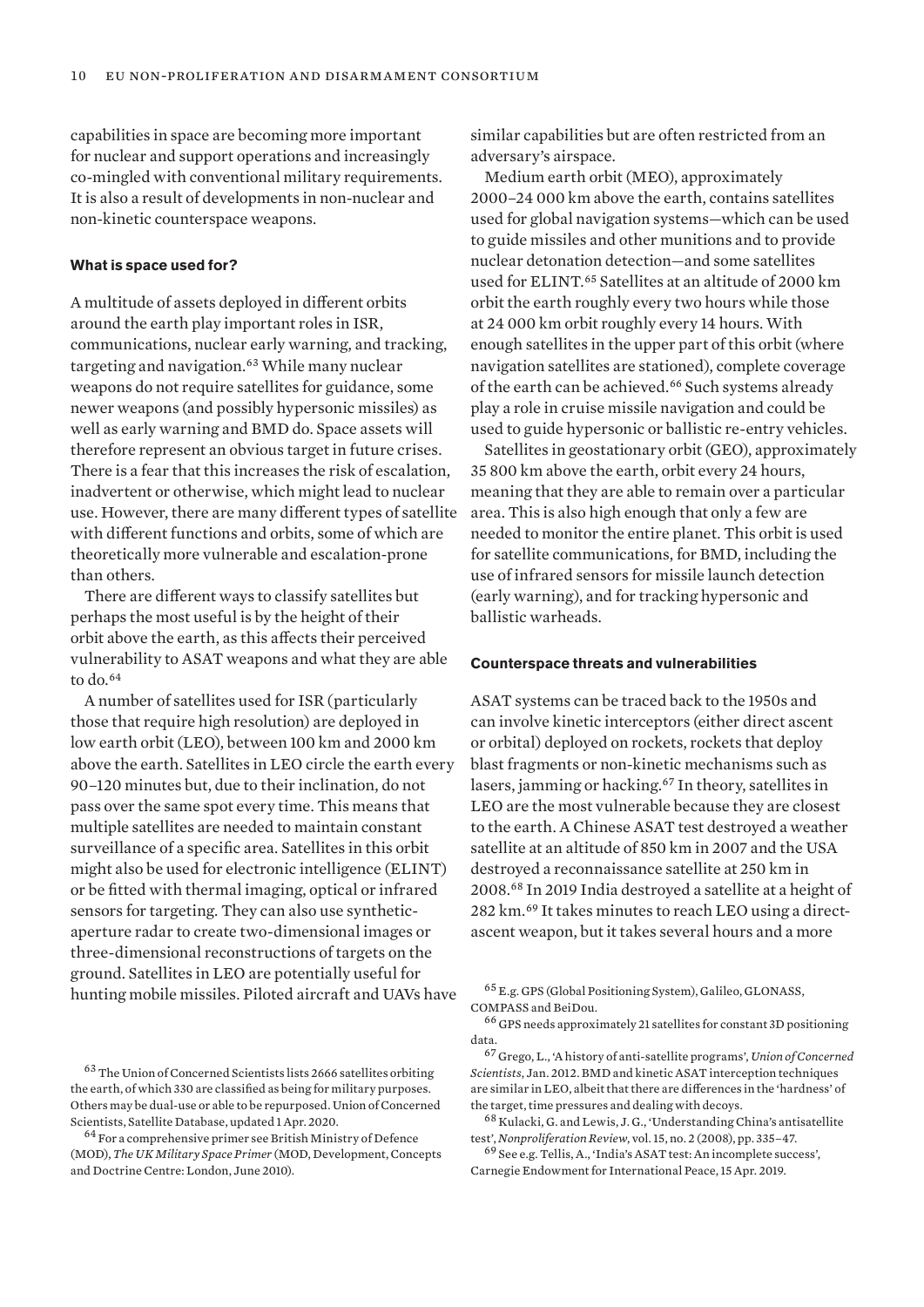powerful booster to hit satellites in higher orbits. This of course would provide considerable warning time.

The vulnerability of satellites is not new but the ability to target satellites with non-nuclear and nonkinetic capabilities has become a major concern for those worried about escalation. This is partly due to the problem of dual-use space capabilities and how different attacks might be perceived.<sup>70</sup> One fear is that space and satellite capabilities might be attacked early in a crisis to prevent an opponent from being able to use them for ISR, BMD or precision strikes. Such attacks (and even pre-attack targeting) could be highly escalatory and possibly viewed as laying the foundations for a wider attack.<sup>71</sup> All the major nuclear powers are currently engaged in ASAT weapon development.<sup>72</sup> This raises the risk of inadvertent escalation in a future crisis, potentially from the conventional to the nuclear realm, although there is some scepticism about the viability of large-scale ASAT attacks.<sup>73</sup> Of course, satellites can be protected by deploying countermeasures or manoeuvring, or can even be equipped with offensive capabilities.<sup>74</sup> This, however, may require a bigger platform.

While the 1967 Treaty on Principles Governing the Activities of States in the Exploration and Use of Outer Space, Including the Moon and Other Celestial Bodies (Outer Space Treaty) prohibits the placing of nuclear weapons or other weapons of mass destruction in space, this does not include lasers, or electronic or other non-nuclear kinetic weapons. A proposed Prevention of an Arms Race in Outer Space Treaty is still being discussed at the Conference on Disarmament (CD).<sup>75</sup>

## **Looking ahead: Europe, the EU and space**

The EU and many EU member states already play an active role in the security and safety of outer space. While the draft EU proposal for an International Code

<sup>70</sup>Acton, J., 'Escalation through entanglement: How the vulnerability of command-and-control systems raises the risks of an inadvertent nuclear war', *International Security*, vol. 43, no. 1 (2018), pp. 56–99.

 $7\overline{2}$  Weeden, B. and Samson, V., 'Global counterspace capabilities: An open assessment', Secure World Foundation, Apr. 2020.

<sup>73</sup> Sankaran, J., 'Limits of the Chinese anti-satellite threat to the United States', *Strategic Studies Quarterly* (Winter 2014), pp. 20–47.

 $^{74}$  Obering (note 34), p. 41. See also Mizokami, K., 'We caught Russia [testing a space-based weapon'](https://www.popularmechanics.com/military/weapons/a33405774/russia-anti-satellite-space-weapon-test-caught/), *Popular Mechanics*, 23 July 2020.

<sup>75</sup> See e.g. National Threat Initiative, ['Proposed Prevention of an](https://www.nti.org/learn/treaties-and-regimes/proposed-prevention-arms-race-space-paros-treaty/)  [Arms Race in Space \(PAROS\) Treaty: Status](https://www.nti.org/learn/treaties-and-regimes/proposed-prevention-arms-race-space-paros-treaty/)', updated 23 Apr. 2020.

of Conduct for Outer Space Activities is now effectively defunct, this should be seen as a start rather than the end of the process of seeking to manage the risks posed in this domain.<sup>76</sup> Indeed, given the emerging strategic picture and the risks posed by the entanglement of space and nuclear operations, there is a clear need to do more.

A good place to start would be to ensure that those in power understand the role of space in nuclear operations and stability, and how this reliance creates new escalation pathways. Where possible, this might involve seeking to disentangle commercial and military space assets and ensuring that policymakers across Europe are familiar with the different types of satellite, what they can do and how any aggressive actions against them might be perceived. The European Space Agency could have a role to play here, as would European states through the CD.

More challenging would be for European states and perhaps the EU to examine the possibility of restrictions or even a ban on direct-ascent ASAT weapons, or a moratorium on attacking certain satellites, such as nuclear early warning, that are central to stability. This would complement broader EU efforts on space risk reduction and arms control.

# **VI. NUCLEAR RISK AND COMPUTER NETWORK OPERATIONS**

Computers have been a part of nuclear weapon systems from the start, and one of the first computers was developed specifically to assist with nuclear air defence in the 1950s.<sup>77</sup> As computing and processing power have increased, however, so too have the risks posed by the computer–nuclear weapons interface. Computers have facilitated improvements in nuclear safety and security, but a growing reliance on computer systems and networks has created new vulnerabilities that could be exploited and has increased the chances that things might go wrong.

## **The cyber–nuclear nexus**

In the nuclear realm, the CNO/cyber challenge involves the risk of malicious actors interfering with the

<sup>71</sup> Morgan, F. E., *[Deterrence and First-strike Stability in Space](https://www.rand.org/content/dam/rand/pubs/monographs/2010/RAND_MG916.pdf)* (RAND Corporation: Santa Monica, CA, 2010[\).](https://www.rand.org/content/dam/rand/pubs/monographs/2010/RAND_MG916.pdf)

<sup>76</sup> European External Action Service, '[EU proposal for an](https://eeas.europa.eu/generic-warning-system-taxonomy/404_en/14715/EU%20proposal%20for%20an%20international%20Space%20Code%20of%20Conduct,%20Draft)  [international Space Code of Conduct, draft'](https://eeas.europa.eu/generic-warning-system-taxonomy/404_en/14715/EU%20proposal%20for%20an%20international%20Space%20Code%20of%20Conduct,%20Draft), 31 Mar. 2014.

<sup>77</sup>Redmond, K. C. and Smith, T. S., *From Whirlwind to Mitre: The R&D Story of the SAGE Air Defense Computer* (MIT Press: London, 2000).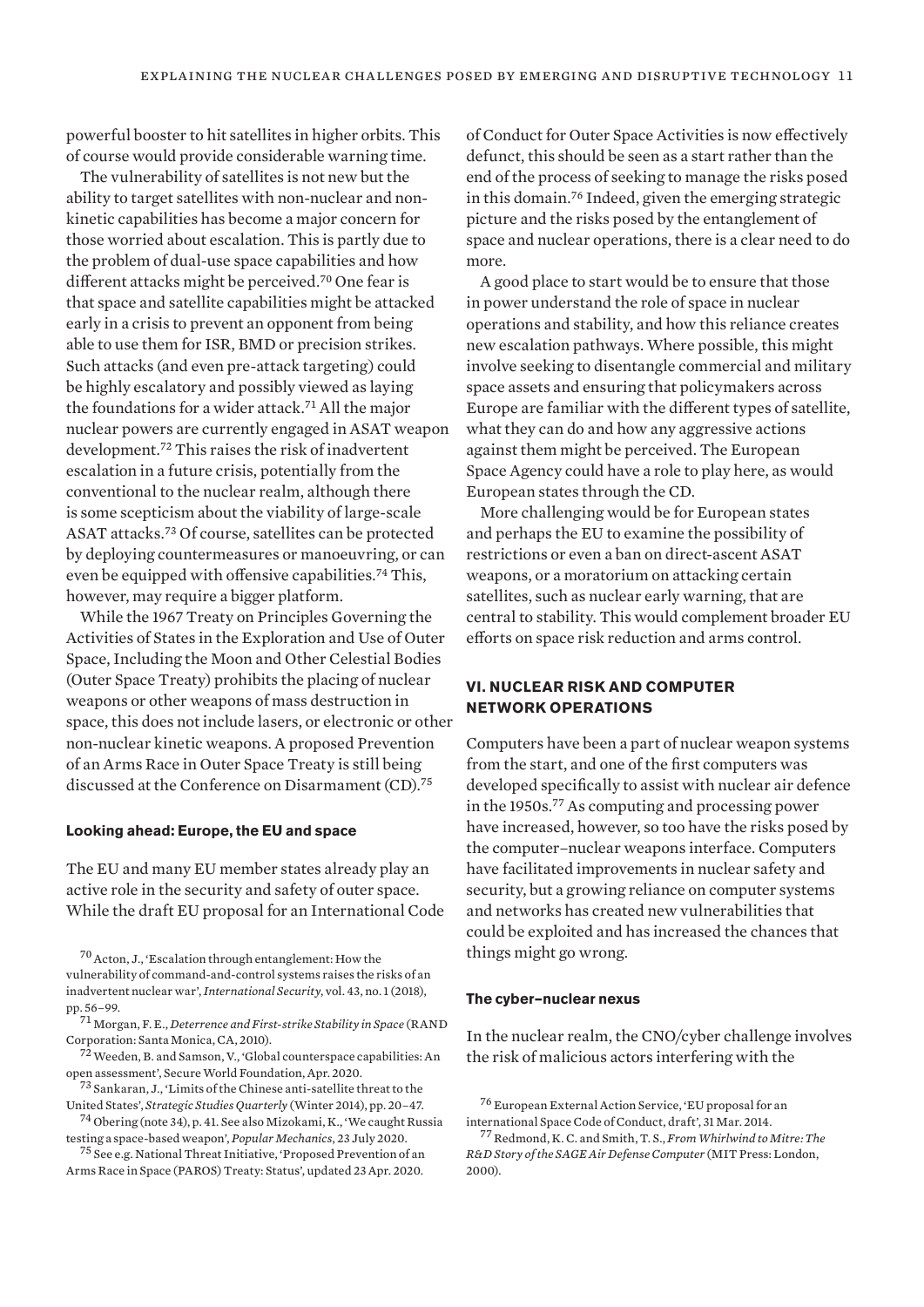software, hardware, data, networks and processes of computer systems that govern weapons, command and control, and communications and warning systems, as well the people and information that operate them.<sup>78</sup> Malicious interference may be intended to (*a*) prevent systems from working as they should, by stopping weapons from being used or undermining confidence in them, (*b*) enable a launch or explosion, or (*c*) exacerbate a nuclear crisis in some other way. Disabling attacks are more likely to be the preserve of nation state actors, while enabling attacks would appear more likely to be of interest to non-state actors. The vulnerability of a nuclear weapon system to hackers is a product of its reliance on digital software, the level of security and the extent to which it is separate from unsecured networks.

Any attacker wanting to compromise nuclear-related computer systems, data, networks and people could use a range of different vectors. The most difficult would be direct attacks on weapons and command and control apparatus, such as by gaining access to these highly protected networks in order to release malware into the system. Nuclear C3 systems will almost certainly be physically separated from outside networks, or 'airgapped', but hackers have other ways in. It is thought, for instance, that Stuxnet managed to bridge an air-gap to attack the Iranian nuclear facility at Natanz.<sup>79</sup> The supply chain for hardware and software used across the nuclear enterprise might be targeted, although ensuring that the malware reaches the correct place would be difficult. Another option would be to interfere with the data and information needed by these systems, or with the human operators who rely on them, for instance, through social engineering or phishing attacks. Each of these challenges may be complicated by the 'attribution problem'—the fear that it will be difficult to identify at speed and with confidence who is responsible for such actions.<sup>80</sup>

Another challenge posed by the computer–nuclear weapons interface involves changes to the global nuclear ecosystem in which nuclear politics takes place. The risks here are driven by the real-time nature of global communications, by the democratization

of participants (that is, the ability of more actors to access and influence global politics), and by a new type of nuclear information space that creates the possibility of misinformation or disinformation, for example, through Twitter.<sup>81</sup> One possible impact might be that stability during a crisis could be deliberately undermined at great speed and low cost.<sup>82</sup> All this has clear implications for signalling, crisis communications and inadvertent escalation between nuclear-armed opponents.

## **Left of launch operations**

Perhaps the most acute concern in the cyber–nuclear space is the advent of left of launch operations. Left of launch is the use of CNO or other non-kinetic methods to prevent missiles from being fired, or at least to interfere with the launch process to prevent them from hitting their intended targets.<sup>83</sup> One example of this might be malware inserted into a missile or delivery platform that prevents a weapon from working. It could also involve attacks against guidance systems or against other essential support apparatus so that the missile veers off course or explodes. When combined with right of launch BMD capabilities (discussed above), left of launch operations add an extra layer of complexity and potential instability to nuclear operations.<sup>84</sup> This creates what has been termed 'full spectrum missile defence'.<sup>85</sup> There are a number of worrying aspects to this.

First, left of launch attacks will involve breaching systems before they are used. This effectively transforms the BMD mission from defence to preemption and increases the risk that the malware will be discovered and lead to a crisis.

Second, attempting to infiltrate the computer systems used for nuclear and missile command and control risks accidentally causing something to happen that is unintended, such as infiltrating or affecting

<sup>78</sup> See e.g. Futter, A., *Hacking the Bomb* (Georgetown University Press: Washington, DC, 2018). See also Unal, B. and Lewis, P., *[Cybersecurity of Nuclear Weapons Systems: Threats, Vulnerabilities and](https://www.chathamhouse.org/2018/01/cybersecurity-nuclear-weapons-systems?)  [Consequences](https://www.chathamhouse.org/2018/01/cybersecurity-nuclear-weapons-systems?)*(Chatham House: London, 2018).

<sup>79</sup> Zetter, K., *Countdown to Zero Day: Stuxnet and the Launch of the World's First Cyber Weapon* (Crown Publishers: New York, 2014).

<sup>80</sup> See e.g. Rid, T. and Buchanan, B., 'Attributing cyber-attacks', *Journal of Strategic Studies*, vol. 38, nos 1–2 (2015), pp. 4–37.

<sup>81</sup>Williams, H. and Drew, A., *Escalation by Tweet: Managing the New Nuclear Diplomacy* (Kings College London, Centre for Science and Security Studies: London, July 2020).

<sup>82</sup>Trinkunas, H. A., Lin, H. and Loehrke, B., *Three Tweets to Midnight: Effects of the Global Information Ecosystem on the Risk of Nuclear Conflict* (Hoover Institution Press: Stanford, CA, 2020), pp. 9–10.

<sup>83</sup> See e.g. McKeon, B. P., Principal Deputy Undersecretary of Defense for Policy, [Statement before the Armed Services Subcommittee](http://www.armed-services.senate.gov/imo/media/doc/McKeon_04-13-16.pdf)  [on Strategic Forces,](http://www.armed-services.senate.gov/imo/media/doc/McKeon_04-13-16.pdf) US Senate, 13 Apr. 2016[.](http://www.armed-services.senate.gov/imo/media/doc/McKeon_04-13-16.pdf)

<sup>84</sup> Futter, A., 'The dangers of using cyberattacks to counter nuclear threats', *Arms Control Today* (July–Aug. 2016).

<sup>85</sup> See e.g. US Department of Defense (note 41), p. viii.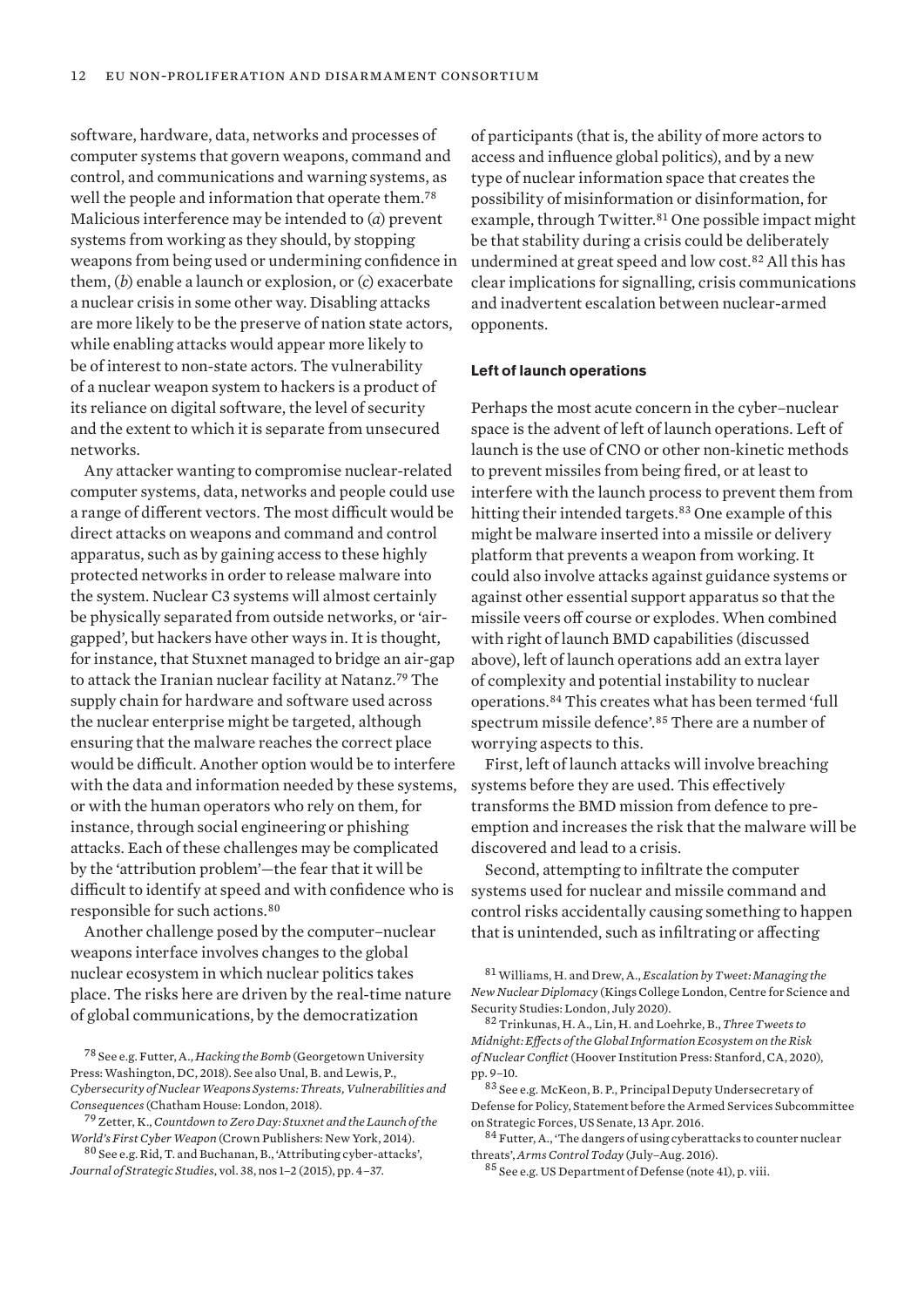different systems. This is especially concerning for weapons held at high levels of alert. Moreover, if such actions were discovered during a crisis, they might be interpreted as a pre-emptive attack.

Third, the intangible nature of CNOs could drive greater fear and uncertainty about the vulnerability and veracity of certain nuclear weapon systems. The capability of right of launch BMD can be roughly ascertained, incorporated into planning and perhaps countered or overcome. This would be much more difficult for left of launch BMD, however, where it is virtually impossible to ascertain who the capability is designed to be used against and how powerful or capable it is.

Fourth, left of launch could also be interpreted as a more practicable means of conducting disarming counterforce attacks against nuclear weapons when compared with kinetic attacks, or at least of threatening this in order to coerce.

The USA might already have attempted to undermine North Korea's nuclear and missile programme in this way, although details are scarce.<sup>86</sup> It is possible to envisage a scenario in which AI and CNOs are used to find vulnerabilities or create weaknesses that can be exploited in sensitive nuclear systems, and machine learning and autonomy are then used to launch a nuclear capability-retarding manipulation campaign.<sup>87</sup>

#### **Europe and cyber–nuclear risk reduction**

While measures to mitigate these challenges are still in their infancy, EU member states and institutions have an important role to play in cyber–nuclear risk reduction. This might involve continued work through the UN Group of Governmental Experts to establish general cyber norms, and more focused risk reduction dialogue between the nuclear-armed states.<sup>88</sup> Either the EU or the Organization for Security and Co-operation in Europe (OSCE) could use its good offices to promote dialogue and seek common interests, or they could even produce joint threat assessments in this space. Indirectly, this could involve working with NATO, Russia and the USA to build mechanisms for

secure communications and clear signalling; increase transparency; build time, resiliency and redundancy into nuclear operations and relationships; and find ways to ameliorate some of the pressures driving nuclear modernization and complexity. European states might also seek to promote through the CD the idea of a moratorium on hacking into nuclear command and control systems, or to issue joint declarations about the risks of the cyber–nuclear interface.

# **VII. CONCLUSIONS AND RECOMMENDATIONS FOR EUROPEAN POLICYMAKERS AND PROFESSIONALS**

The way that nuclear weapons are thought about and managed is being challenged by a perfect storm of technological developments. This has created an emerging grey area and increasing indistinguishability between nuclear and conventional systems, a likelihood of less time for decision making and a more complex information environment in which to operate, as well as new pathways to escalation, miscalculation and entanglement—all of which could increase the risk of nuclear use. Nonetheless, these dynamics are more nuanced—and in some cases more marginal—than is sometimes suggested. Thus, while the cumulative challenges posed by this new technological environment are considerable and diverse, they should not be insurmountable.

The task ahead may look daunting but there are things that can be done now in Europe to minimize and mitigate some of these risks. An important starting point will be increasing understanding and awareness, and addressing the worst-case scenario thinking that often fails to take account of the nature and nuance of some of the technological developments discussed above. For some technologies it is the methodology rather than the inherent nature of the nuclear risk that is changing, and these developments are likely to pose different questions for different actors. It is also important to remember that technological developments and risks do not occur in a political vacuum. In this way, ongoing dialogue and the establishment of norms and confidence-building measures across the nuclear space are as important as formal treaties or the implementation of restrictions on certain technologies—especially given that perceptions of technical trajectories will probably matter as much as, if not more than, technical realities. Moreover,

<sup>86</sup> Sanger, D. E. and Broad, W. J., ['Trump inherits secret cyber war](https://www.nytimes.com/2017/03/04/world/asia/north-korea-missile-program-sabotage.html)  [against North Korean missiles'](https://www.nytimes.com/2017/03/04/world/asia/north-korea-missile-program-sabotage.html), *New York Times*, 4 Mar. 2017.

<sup>&</sup>lt;sup>87</sup> Avin, S. and Amadae, S. M., 'Autonomy and machine learning at the interface of nuclear weapons, computers and people', eds Boulanin et al. (note 47), pp. 109–111.

<sup>88</sup> UN Office for Disarmament Affairs, '[Developments in the field of](https://www.un.org/disarmament/ict-security/)  [information and telecommunications in the context of international](https://www.un.org/disarmament/ict-security/)  [security'](https://www.un.org/disarmament/ict-security/), [n.d.].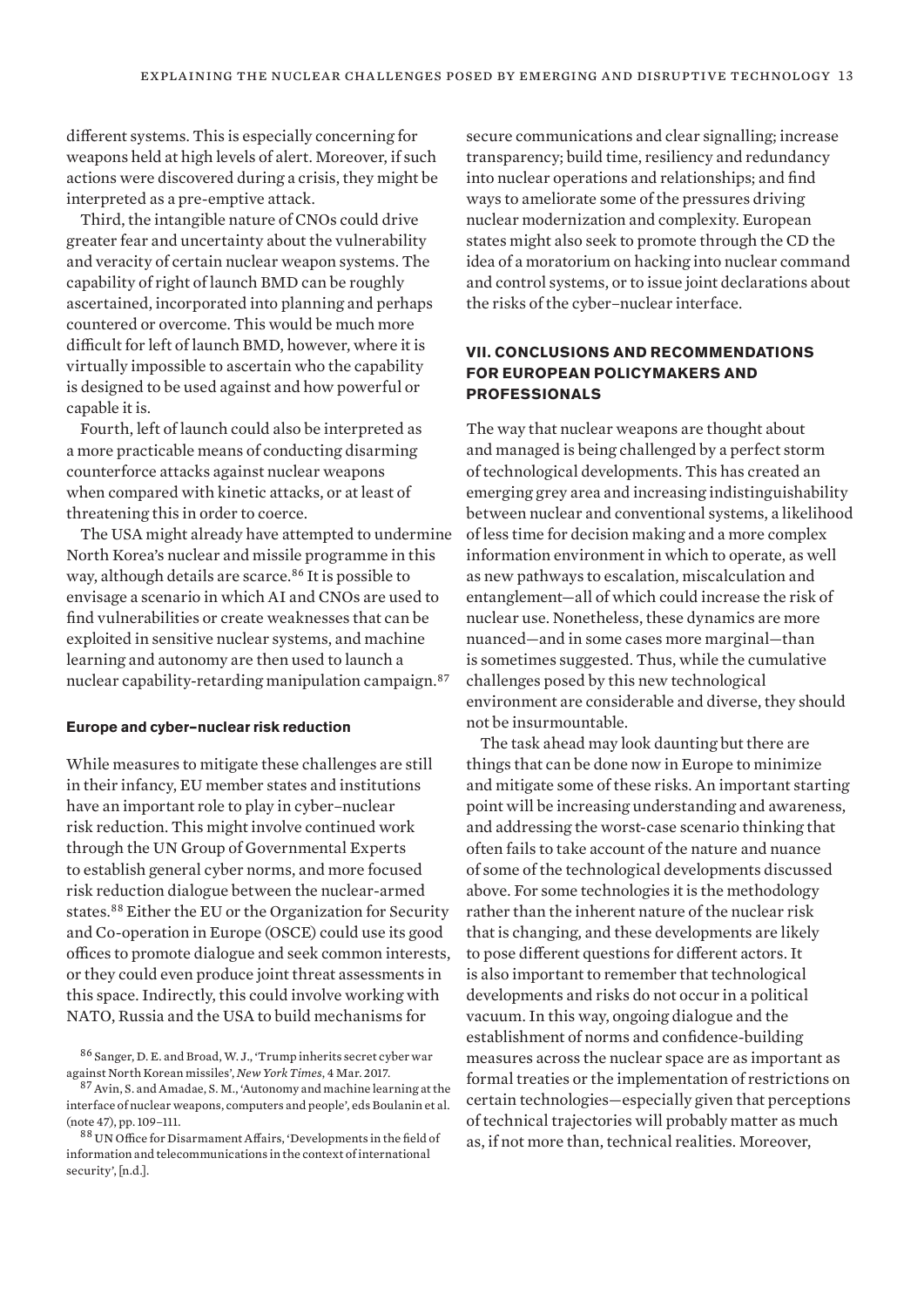future mechanisms of control, restraint and risk reduction might not look like those of the past. With all this in mind, this paper makes seven recommendations:

1. European leaders should encourage Russia and the USA to continue to pursue limits on deployed nuclear forces, and to include hypersonic weapons in current and future arms control agreements beyond the now extended New START. All states developing hypersonic weapons should be encouraged to keep nuclear and conventional delivery vehicles separate, distinguish clearly between tactical and strategic applications and, where possible, increase the time it takes to launch them. Serious thought might be given to an agreement not to deploy hypersonic weapons in Europe.

2. European NATO member states should work to ensure that future NATO and US plans in Europe are limited to specific threats and, if possible, coordinated with Russia. Transparency in *intentions* as well as *capabilities* is key to minimizing disruption.

3. The EU should take the lead in seeking to ban autonomous *nuclear-*armed delivery systems. At the same time, experts across Europe working on AI and automation should continue to reach out to brief policymakers on these issues in order to ensure the deepest understanding possible.

4. Building on the draft proposal for an International Code of Conduct for Outer Space Activities, the EU, the OSCE and other influential non-governmental actors in Europe should continue to pursue confidence building and elite-level education on the uses of outer space and the escalatory potential of counterspace operations. This might include working towards a moratorium on ASAT system testing and perhaps a ban on deploying direct-ascent ASAT weapons.

5. Influential officials and leaders across Europe should encourage Russia, the USA and possibly other nuclear-armed states to consider a moratorium on targeting nuclear command and control systems with CNOs.

6. Those directly involved in minimizing the nuclear risks posed by emerging and disruptive technology should avoid the pitfalls of viewing technological challenges in isolation or restricting risk analysis to 'domains'. Instead, these challenges are better viewed through a lens that focuses on pathways to escalation and nuclear use.

7. Governmental and Track 1.5 and 2 dialogues on strategic issues must continue across Europe and

particularly with partners in Russia and the USA. The EU has a pivotal role to play in reducing the political pressures that underpin many of the challenges and risks noted in this paper, not least by facilitating the exchange of opinions, driving initiatives that help to build trust, and using its good offices to support the development of shared solutions.

There is still time to confront the range of nuclear challenges discussed in this paper and to formulate new mechanisms for management and control, but this will take genuine political will. Europe can and should become the engine for the development of a new edifice to manage global nuclear risks.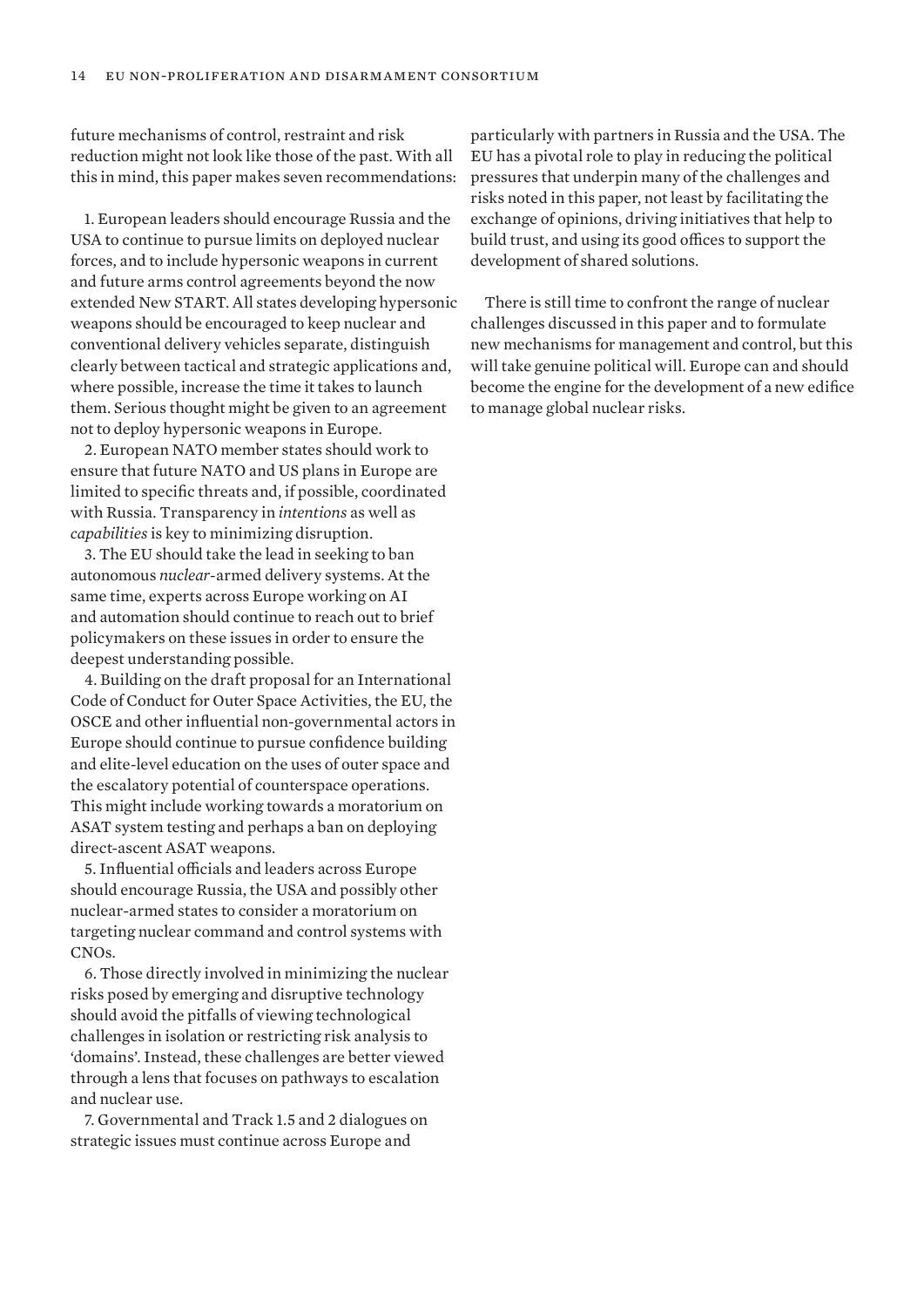# **ABBREVIATIONS**

| <b>ABM</b> Treaty         | 1972 Treaty on the Limitation of   |
|---------------------------|------------------------------------|
|                           | Anti-Ballistic Missile Systems     |
| AI                        | Artificial intelligence            |
| <b>ALTBMD</b>             | Active Layered Theatre Ballistic   |
|                           | Missile Defence                    |
| <b>BMD</b>                | Ballistic missile defence          |
| C <sub>3</sub>            | Command, control and               |
|                           | communications                     |
| CD                        | Conference on Disarmament          |
| <b>CEP</b>                | Circular error probable            |
| <b>CNO</b>                | Computer network operation         |
| <b>DEW</b>                | Directed energy weapon             |
| <b>ELINT</b>              | Electronic intelligence            |
| EU                        | European Union                     |
| GEO                       | Geostationary orbit                |
| <b>HCM</b>                | Hypersonic cruise missile          |
| <b>HGV</b>                | Hypersonic glide vehicle           |
| <b>INF Treaty</b>         | 1987 Treaty on the Elimination of  |
|                           | Intermediate-Range and Shorter-    |
|                           | <b>Range Missiles</b>              |
| <b>ISR</b>                | Intelligence, surveillance and     |
|                           | reconnaissance                     |
| LAWS                      | Lethal autonomous weapon           |
|                           | systems                            |
| <b>LEO</b>                | Low earth orbit                    |
| <b>MARV</b>               | Manoeuvrable re-entry vehicle      |
| <b>MEO</b>                | Medium earth orbit                 |
| <b>NATO</b>               | North Atlantic Treaty              |
|                           | Organization                       |
| <b>New START</b>          | 2010 Treaty on Measures for the    |
|                           | Further Reduction and Limitation   |
|                           | of Strategic Offensive Arms        |
| <b>NPT</b>                | 1968 Treaty on the Non-            |
|                           | Proliferation of Nuclear Weapons   |
| OSCE                      | Organization for Security and      |
|                           | Co-operation in Europe             |
| <b>Outer Space Treaty</b> | 1967 Treaty on Principles          |
|                           | Governing the Activities of States |
|                           | in the Exploration and Use of      |
|                           | Outer Space, Including the Moon    |
|                           | and Other Celestial Bodies         |
| SDI                       | US Strategic Defense Initiative    |
| UAV                       | Unmanned aerial vehicle            |